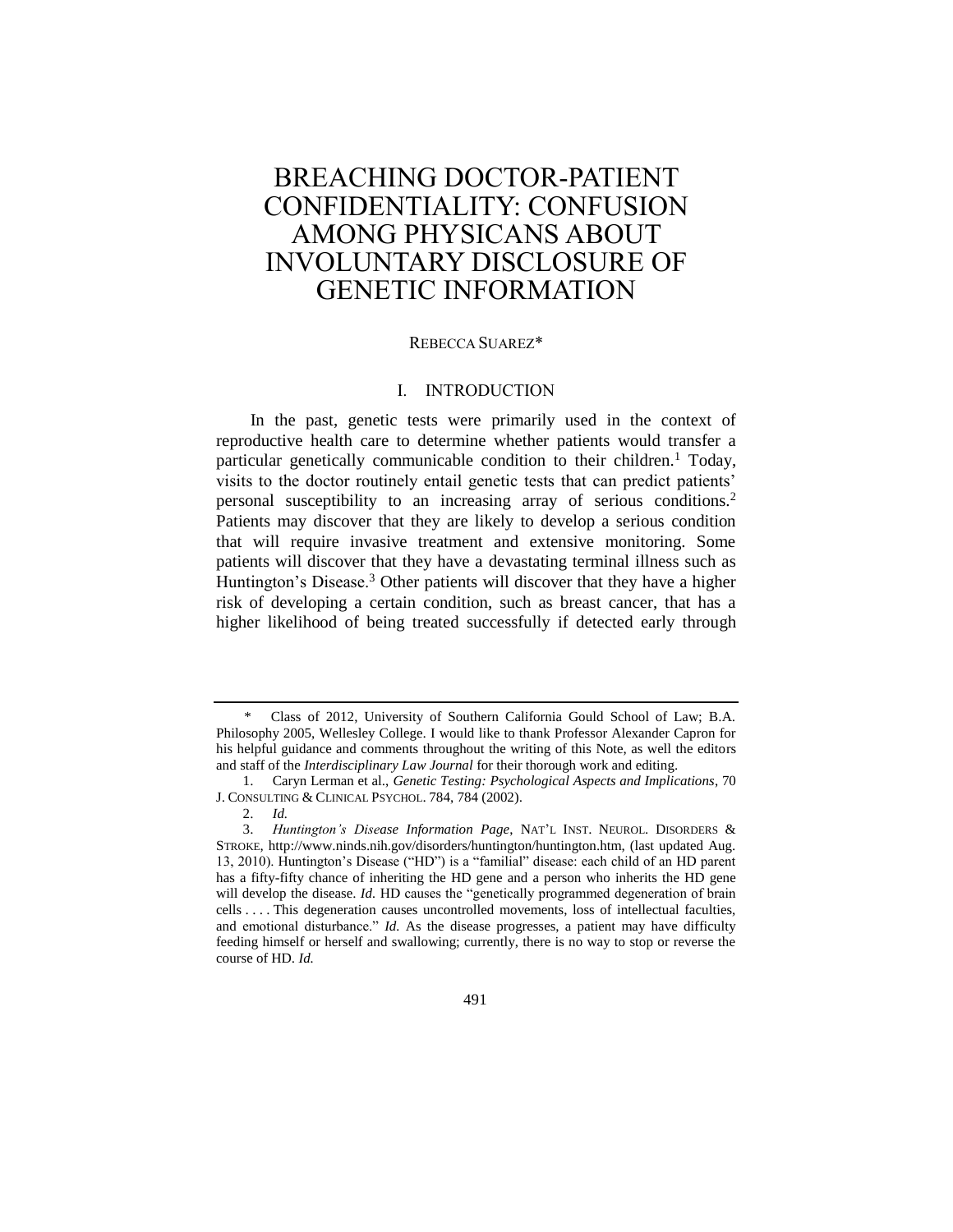<span id="page-1-0"></span>careful screening and monitoring.<sup>4</sup> In addition, because genetic tests reveal susceptibilities to certain conditions not only in the patient, but also in the patient's relatives, timely disclosure of test results to at-risk relatives may be a matter of life and death.<sup>5</sup> However, patients may not permit disclosure of the genetic results to relatives because of a desire for privacy or estrangement from family members.<sup>6</sup> In such a situation, the physician faces a difficult choice. This conflict between patient confidentiality and the duty to protect the health or life of a third party is the focus of this Note.

<span id="page-1-2"></span><span id="page-1-1"></span>This dilemma can be approached in one of three ways: (1) the physician has no duty to at-risk relatives and therefore does nothing beyond treating the patient; (2) the physician has a duty to warn the patient about the risk to relatives but no duty to warn the relatives themselves; or (3) the physician has either an affirmative duty or mere discretion to warn relatives even when the patient refuses to do so.<sup>7</sup> Part II of this Note discusses the ethical tradeoffs between these options and the ways in which the tradeoffs of genetic testing differ from those of traditional medical tests. Part III of this Note then summarizes the inconsistent and incomplete ways in which courts, professional medical associations, and state and federal laws currently address this issue, and presents evidence that physicians are confused by the legal framework. Part IV shows that the relevant federal legislation regulating the disclosure of medical information prevents health care providers from following the guidelines suggested in this Note. It then suggests an amendment to this legislation that will achieve a more nuanced balance between patient confidentiality and prevention of harm to third

<sup>4.</sup> *BRCA1 and BRCA2: Cancer Risk and Genetic Testing,* NATIONAL CANCER INSTITUTE, http://www.cancer.gov/cancertopics/factsheet/Risk/BRCA (last visited Feb. 13, 2012). Note that research suggests that "[a] woman's risk of developing breast cancer and/or ovarian cancer is greatly increased if she inherits a deleterious (harmful) BRCA1 or BRCA2 mutation." *Id. See also, Breast Cancer Tests: Screening, Diagnosis, and Monitoring*, BREASTCANCER.ORG, http://www.breastcancer.org/symptoms/testing/types/ (last updated July 8, 2011); *Genetic Testing*, BREASTCANCER.ORG, http://www.breastcancer.org/symptoms/testing /genetic/ (last updated July 8, 2011).

<sup>5.</sup> *See Breast Cancer Tests: Screening, Diagnosis, and Monitoring*, *supra* not[e 4.](#page-1-0)

<sup>6.</sup> U.S. PRESIDENT'S COMM'N FOR THE STUDY OF ETHICAL PROBLEMS IN MED. & BIOMED. & BEHAVIORAL RESEARCH, SCREENING AND COUNSELING FOR GENETIC CONDITIONS: A REPORT ON THE ETHICAL, SOCIAL, AND LEGAL IMPLICATIONS OF GENETIC SCREENING, COUNSELING, AND EDUCATION PROGRAMS 44 (1983) [hereinafter U.S. PRESIDENT'S COMM'N].

<sup>7.</sup> *See* Kenneth Offit et al., *The "Duty to Warn" a Patient's Family Members About Hereditary Disease Risks*, 305 J. AM. MED. ASS'N 1469, 1469–72 (2004).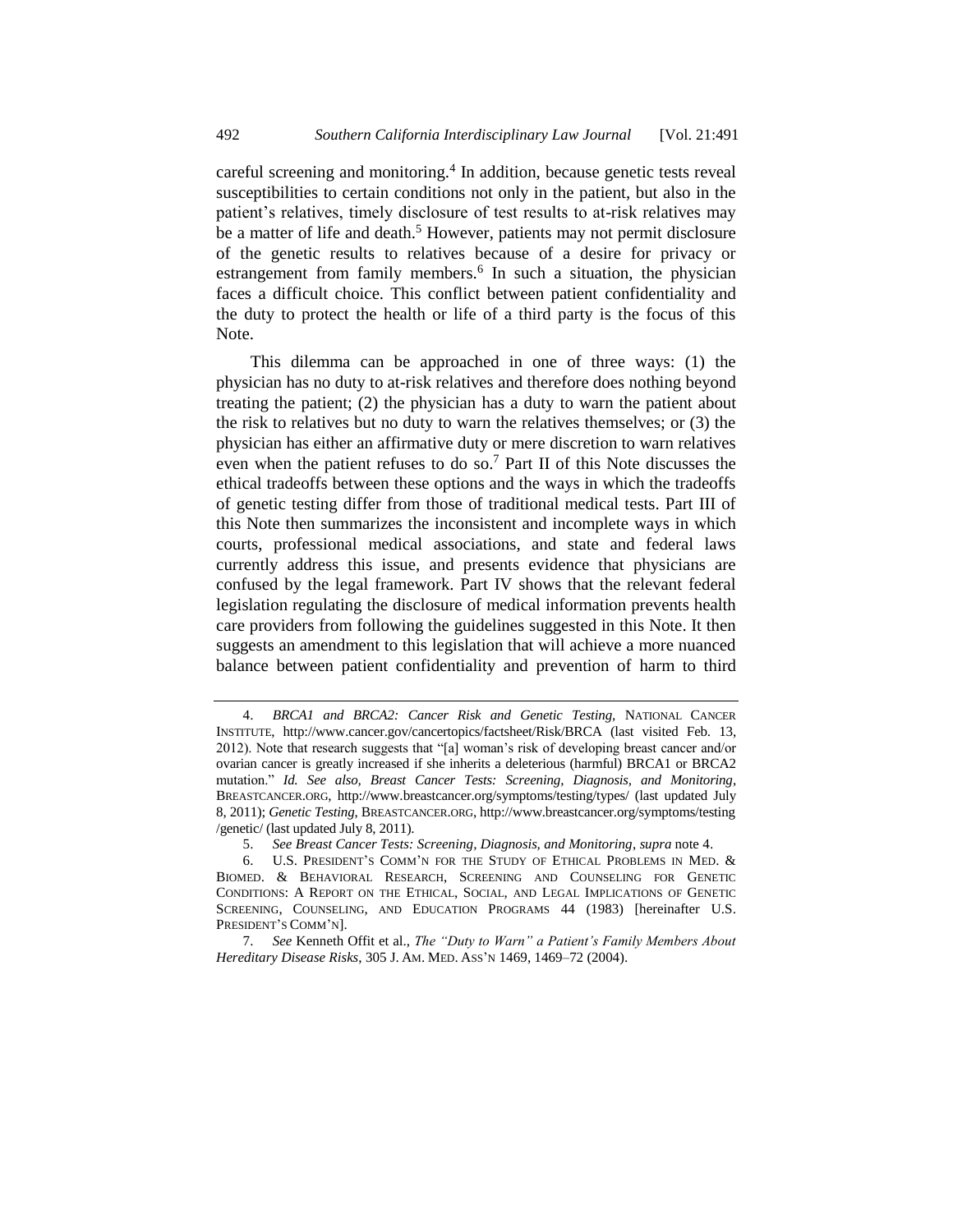parties. Part V summarizes the arguments set forth in this Note, and addresses a potential future limit to the proposed amendment.

# <span id="page-2-0"></span>II. BALANCING CONFIDENTIALITY OF PATIENTS' GENETIC INFORMATION AND PROTECTION OF AT-RISK RELATIVES

A physician's professional duty to keep patients' medical information confidential is well established.<sup>8</sup> Generally, physicians may not disclose any medical information—either revealed by a patient or discovered by a physician in connection with the treatment of a patient—unless a patient expressly consents or a law requires the disclosure.<sup>9</sup> Most states, for instance, have laws requiring reporting of certain communicable diseases, such as HIV, to the state.<sup>10</sup> The professional duty to maintain confidentiality is intended to encourage patients to seek medical treatment and to give "full and frank" disclosures to their physicians.<sup>11</sup> Patients are potentially more likely to be forthcoming with their physicians if their communications will be confidential.<sup>12</sup>

<span id="page-2-2"></span>Despite the general duty of confidentiality, some situations require physicians to involuntarily disclose information to prevent harm to a third party. The "duty to warn" in a medical setting originated from the landmark 1976 case of *Tarasoff v. Regents of University of California*. <sup>13</sup> *Tarasoff* departed from existing law by recognizing that doctors and psychotherapists have a legal duty to protect certain persons endangered by a foreseeable harm.<sup>14</sup> In *Tarasoff*, Prosenjit Poddar killed Tatiana Tarasoff in 1969—two months after Poddar confided his intention to kill Tarasoff to

<span id="page-2-1"></span><sup>8.</sup> *Patient Confidentiality*, AM. MED. ASS'N, http://www.amaassn.org/ama/pub/physician-resources/legal-topics/patient-physician-relationshiptopics/patient-confidentiality.page (last visited Feb. 26, 2012). The Hippocratic Oath, one of the earliest known sets of guidelines for physicians, addresses confidentiality: "Whatever I may see or learn about people in the course of my work or in my private life which should not be disclosed I will keep to myself and treat in complete confidence . . . ." TONY HOPE, MEDICAL ETHICS: A VERY SHORT INTRODUCTION 90 (2004) (quoting the Hippocratic Oath).

<sup>9.</sup> *Patient Confidentiality*, *supra* not[e 8.](#page-2-0)

<sup>10.</sup> *See* LAWRENCE O. GOSTIN, PUBLIC HEALTH LAW: POWER, DUTY, RESTRAINT 296 (rev. & expanded 2d ed. 2008). *See e.g.*, CAL. HEALTH & SAFETY CODE § 121022(a) (requiring health care providers and laboratories to report cases of HIV).

<sup>11.</sup> *Id.*

<sup>12.</sup> *Id.*

<sup>13.</sup> Tarasoff v. Regents of Univ. of Cal., 551 P.2d 334 (Cal. 1976); Offit et al., *supra*  not[e 7,](#page-1-1) at 1470.

<sup>14.</sup> LINDA FARBER POST, JEFFREY BLUSTEIN & NANCY NEVELOFF DUBLER, HANDBOOK FOR HEALTH CARE ETHICS COMMITTEES 293 (2007).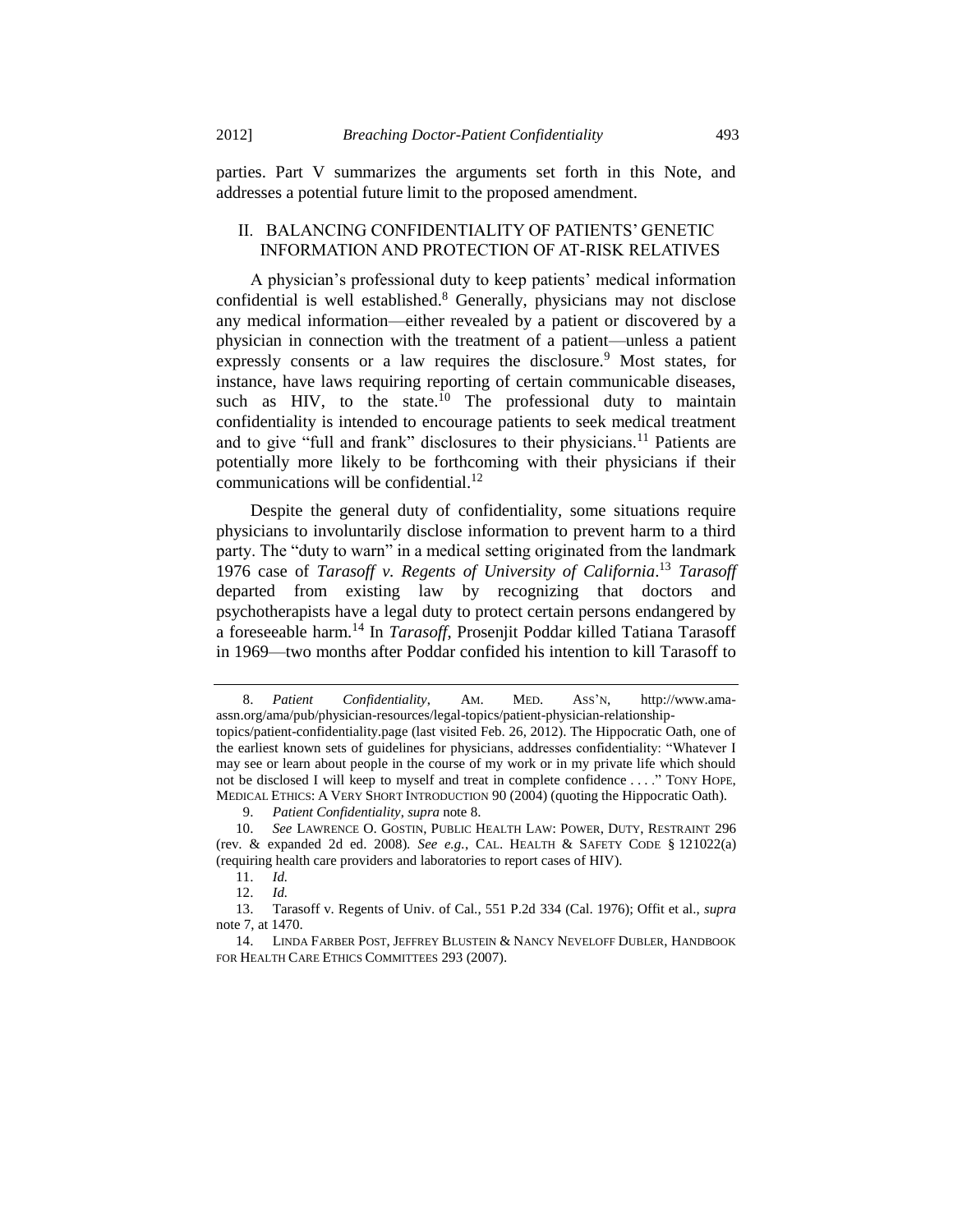his therapist.<sup>15</sup> No one, including the therapist, warned Tarasoff or her family about Poddar's intentions.<sup>16</sup> *Tarasoff* held that a therapist could be found liable for breaching a duty of reasonable care by failing to warn Tarasoff of the potential danger.<sup>17</sup> This landmark decision substantially expanded the scope of the duty to protect third parties.<sup>18</sup>

<span id="page-3-0"></span>As a result of *Tarasoff*, therapists are required to sacrifice their professional duty to keep patients' information confidential if it conflicts with the court-fashioned legal duty to a third party.<sup>19</sup> *Tarasoff* balanced these two duties by concluding that the "public policy favoring protection of the confidential character of patient-psychotherapist communications must yield to the extent to which disclosure is essential to avert danger to others. The protective privilege ends where the public peril begins."<sup>20</sup>

While *Tarasoff* marked a departure from contemporary law by creating a new duty to third parties, there was some precedent for breaching confidentiality to promote public health.<sup>21</sup> For example, before *Tarasoff*, most states had existing laws requiring health care providers to report cases of certain communicable diseases to prevent the disease from spreading further.<sup>22</sup>

19. KENNETH S. ABRAHAM, THE FORMS AND FUNCTIONS OF TORT LAW 238 (3d ed. 2007).

- 20. *Tarasoff*, 551 P.2d at 347.
- 21. POST, BLUSTEIN & DUBLER, *supra* not[e 14.](#page-2-1)

22. *See id.*; Lawence O. Gostin, Scott Burris & Zita Lazzarini, *The Law and the Public's Health: A Study of Infectious Disease Law in the United States*, 99 COLUM. L. REV. 59, 63 (1999). One example of such a law is section 1603.1(c) of California Health and Safety Code, which provides: "A physician, hospital, or other health care provider shall report all AIDS cases, HIV infections, and viral hepatitis infections, including transfusionassociated cases or infections, to the local health officer with the information required, and within the timeframes established by the department." CAL. HEALTH & SAFETY CODE § 1603.1 (Deering 2010).

<sup>15.</sup> *Tarasoff*, 551 P.2d at 339.

<sup>16.</sup> *Id.* at 340.

<sup>17.</sup> *Id.* at 348.

<sup>18.</sup> NEIL F. SHARPE & RONALD F. CARTER, GENETIC TESTING: CARE, CONSENT, AND LIABILITY 403 (2006). *Tarasoff* was superseded in 1985 by California Civil Code § 43.92, which results in potential liability for failure to warn for psychotherapists where "the patient has communicated to the psychotherapist a serious threat of physical violence against a reasonably identifiable victim." CAL. CIV. CODE § 43.92 (Deering 2010). The California Evidence Code defines "psychotherapist" broadly, including physicians working as psychiatrists, licensed psychologists, licensed clinical social workers, and licensed marriage and family therapists, among others. CAL. EVID. CODE § 1010 (Deering 2010).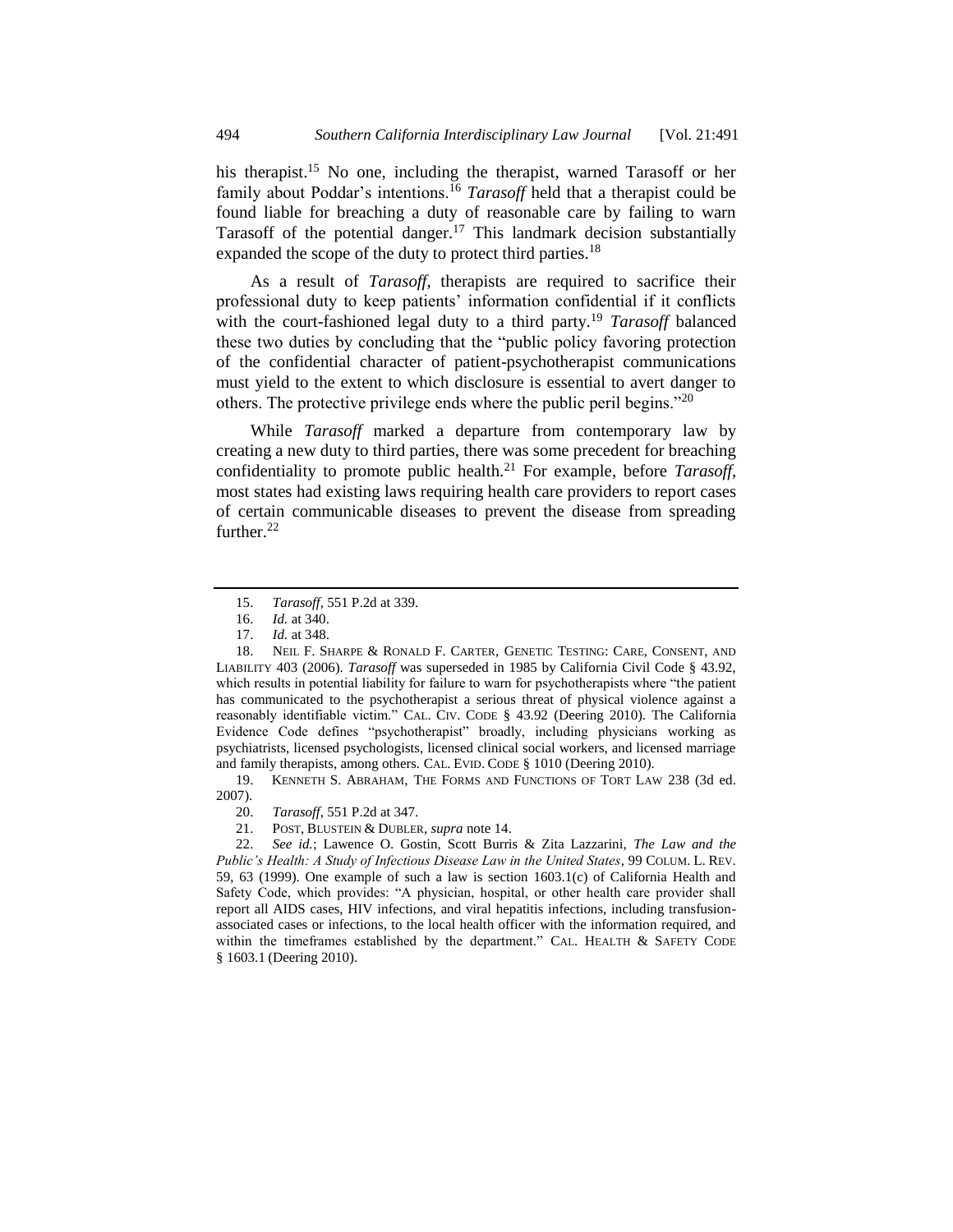The California Supreme Court's holding in *Tarasoff* has led physicians to confront a somewhat similar problem in handling patients' genetic information.<sup>23</sup> A 2004 medical journal article used the following example to illustrate the problem: A forty-year-old woman with a family history of various conditions makes a routine visit to a physician.<sup>24</sup> During her first visit, the physician provides the woman with genetic testing.<sup>25</sup> Before testing, the physician discusses the potential importance of familial risk notification—notifying family members of any risks discovered from the tests.<sup>26</sup> At the patient's follow-up visit, the physician informs her that genetic tests showed that she had inherited the breast cancer 2 susceptibility protein ("BRCA2") gene, which considerably increases her risk of developing breast and ovarian cancer.<sup>27</sup> The physician is aware the patient has a sister, and therefore, the sister has a 50 percent chance of having inherited the same BRCA2 mutation.<sup>28</sup> Despite the physician's prior warning about the importance of familial risk notification, the patient declines the recommendation that she should share her genetic test results with her sister.<sup>29</sup> Instead, the patient requests that this information be kept confidential.<sup>30</sup> Does this physician have a legal or ethical obligation to tell the patient's sister that she may have inherited these genetic predispositions?<sup>31</sup> If the physician does not warn the sister, and the sister later develops breast cancer, does the sister have a valid claim that the physician had an obligation to contact her about her genetic risk? $32$  This hypothetical illustrates a problem with the duty to warn doctrine in an era of genetic medicine: while a physician generally has a duty to keep a patient's information confidential, should genetic information ever be made available to third parties (such as at-risk relatives) in order to prevent future harm?<sup>33</sup> For physicians, the choices are: (1) they have no duty to at-risk relatives and can treat only their immediate patient; (2) they have a duty only to warn the patient about the risk to relatives; or (3) they have either

25. *Id.* 

26. *Id.*

27. *Id.*

28. *Id.*

29. *Id.*

30. *Id.*

31. *Id.* at 1470.

32. *Id.*

33. *See id.* at 1469–70.

<sup>23.</sup> *See* SHARPE & CARTER, *supra* not[e 18,](#page-3-0) at 403.

<sup>24.</sup> Offit et al., *supra* not[e 7,](#page-1-1) at 1469–70.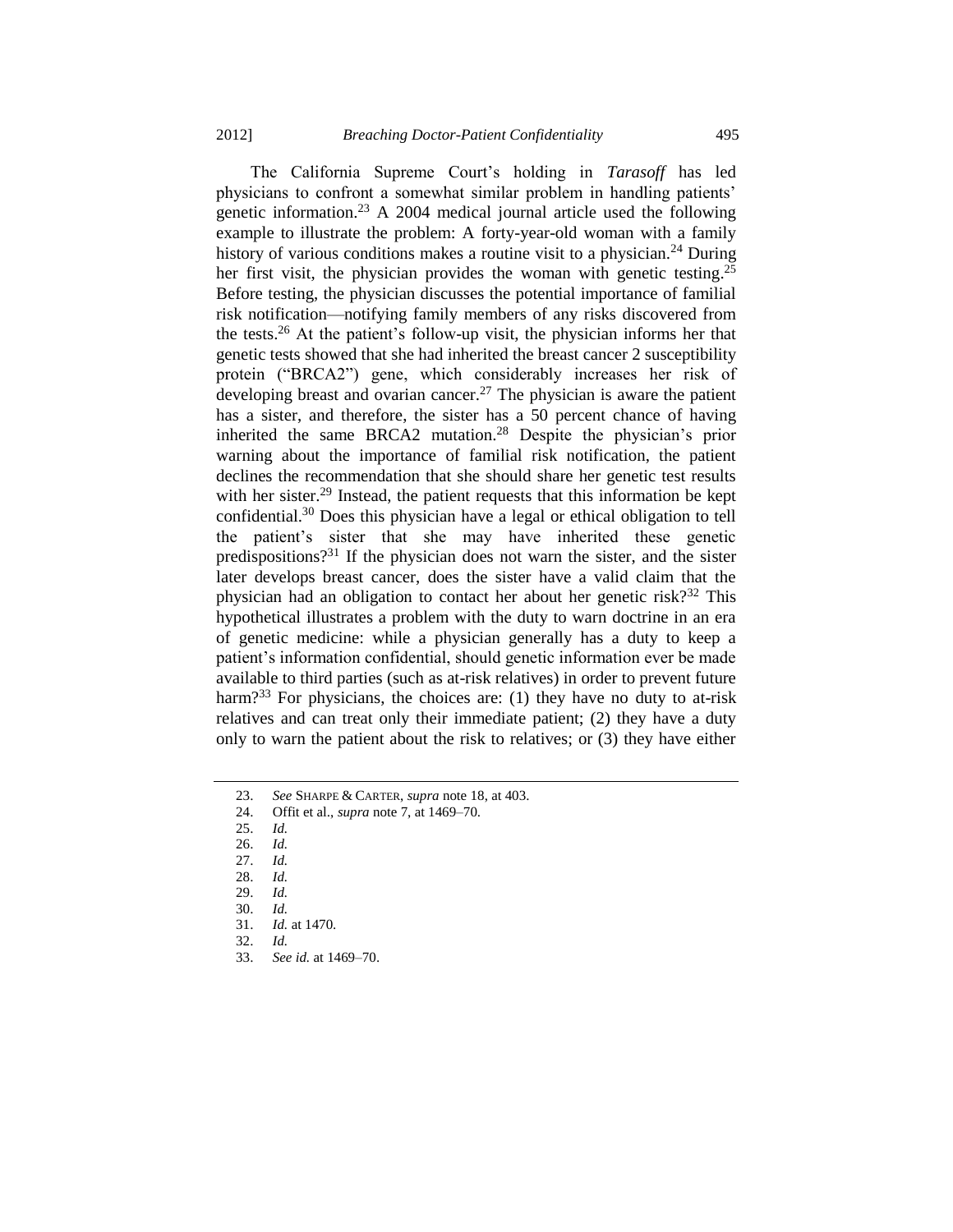an affirmative duty or the discretion to warn relatives even when the patient refuses to do so.  $34$ 

# A. GENETIC INFORMATION IS DIFFERENT FROM OTHER MEDICAL INFORMATION

A duty to warn in the context of genetic testing differs in key ways from *Tarasoff* and from statutes requiring physicians to report cases of communicable diseases to the state. In *Tarasoff*, the potential harm was the patient's threat of physical violence.<sup>35</sup> The court's reasoning implied that when the patient poses the risk, his or her confidentiality must be violated unless the patient can be controlled.<sup>36</sup> The reason for allowing a breach of confidentiality in the event of a communicable disease is similar: physicians can—and in many states are required to<sup>37</sup>—disclose information necessary to prevent the spread of disease.<sup>38</sup> In both cases, the threat to public safety originates from the patient; releasing the patient into society without disclosure creates harm. In contrast, a patient who receives genetic information from tests does not pose a risk to the relative, instead "it is the disease gene and ignorance regarding carrier status that pose[s] a risk to the relative."<sup>39</sup>

While the source of the harm is distinct in situations with genetic test results as opposed to other medical test results, some of the considerations of disclosure may be similarly motivated. The physician's ability to disclose genetic information is based on the "likelihood of harm in failing to disclose, fairly consistently justifying disclosure for the protection of public health or another's life."<sup>40</sup> Similarly, disclosure of genetic information to relatives can sometimes prevent or decrease harm if the information is actionable.<sup>41</sup> Therefore, while the duty to warn in a genetic context is dissimilar in some ways from *Tarasoff* and communicable disease cases, if the rationale is based on preventing harm, as opposed to

<sup>34.</sup> *See id.* at 1469–72.

<sup>35.</sup> Tarasoff v. Regents of Univ. of Cal., 551 P.2d 334, 339 (Cal. 1976).

<sup>36.</sup> Sonia M. Suter, Note, *Whose Genes Are These Anyway? Familial Conflicts over Access to Genetic Information*, 91 MICH. L. REV. 1854, 1883 (1993).

<sup>37.</sup> GOSTIN*, supra* note [10.](#page-2-2)

<sup>38.</sup> *Id.* at 1873 (quoting Simonsen v. Swenson, 177 N.W. 831, 832 (Neb. 1920) (per curiam)).

<sup>39.</sup> *Id.* at 1883.

<sup>40.</sup> *Id.*

<sup>41.</sup> *Id.*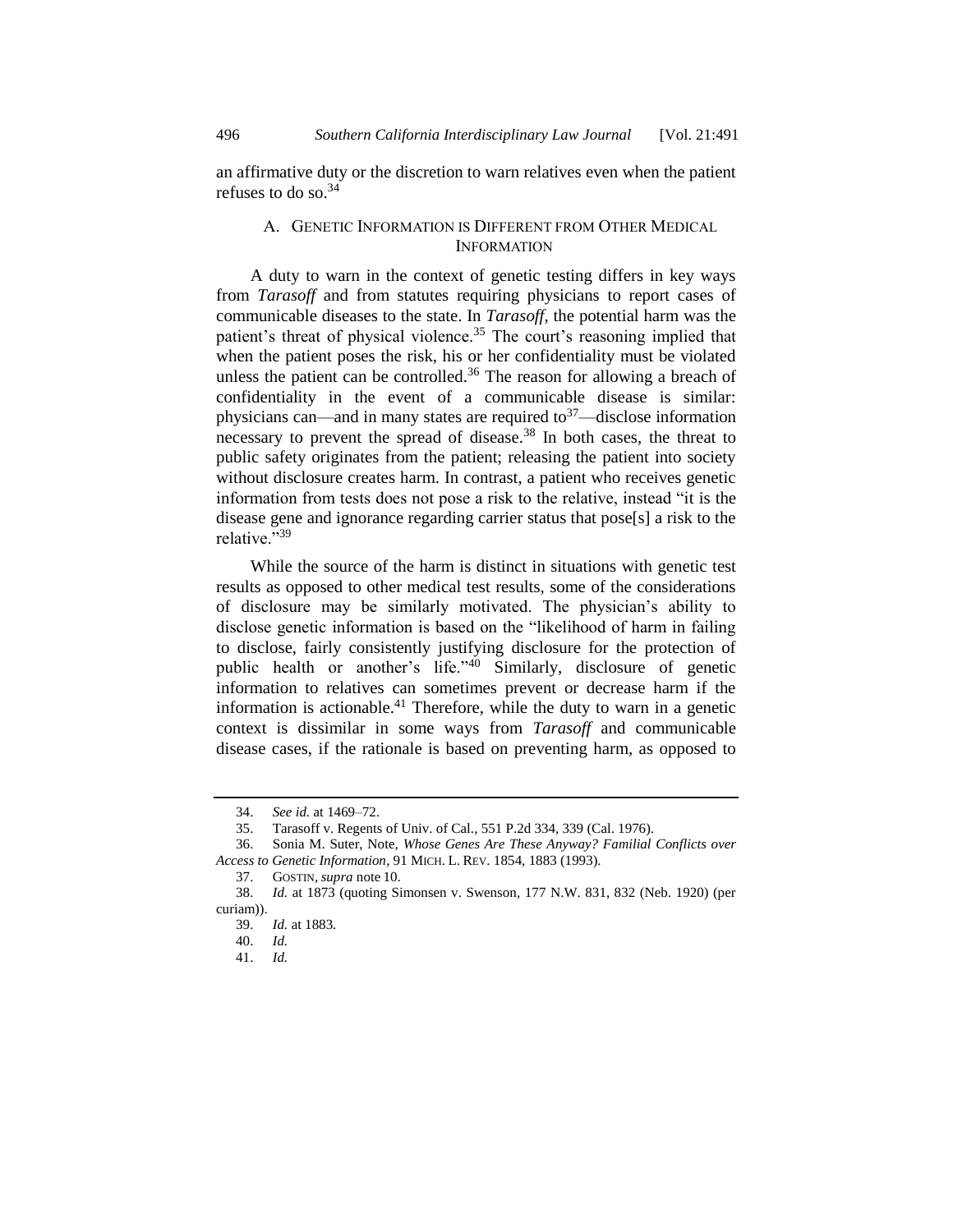maintaining a personal right to confidentiality, then disclosure of genetic information can be justified when it "can prevent foreseeable and significant harm."<sup>42</sup>

There are other significant differences between genetic tests and traditional medical tests. The most important distinction is that unlike traditional medical tests for conditions such as high blood pressure or glaucoma, genetic tests inherently reveal information about not only the patient, but also about the patient's biological relatives.<sup>43</sup> Genetic tests are different from other diagnostics tests because they provide the potential to predict a variety of susceptibilities to disease and "often indicate[] that other family members are at risk for the same condition."<sup>44</sup>

In addition, unlike traditional medical tests, genetic tests do not simply seek to diagnose the condition causing a patient ill health, but also predict what conditions the patient, and therefore the patient's biological relatives, may develop. One such challenge is that "[m]any types of genetic tests may not clearly promote diagnosis, treatment, and cure. They may only provide information about a medical condition that is likely to occur at some time in the future."<sup>45</sup> Genetic testing "may fail to predict how severe the medical condition may be, when it will occur, or even, due to reduced penetrance, that it will occur."<sup>46</sup>

Therefore, while genetic tests reveal risks to relatives, disclosing the results cannot always lead to prevention and effective treatment; many such genetic conditions can only be treated, but not cured. Huntington's Disease is one such example; it is an incurable genetic condition likely to be passed to children.<sup>47</sup> However, many people who are at risk for Huntington's opt not to get tested for the gene.<sup>48</sup> For those at risk, one benefit of not knowing about the Huntington's gene is the hope that they do not have it.<sup>49</sup> After receiving a positive result, the inevitable onset of the disease can lead

<sup>42.</sup> *Id.*

<sup>43.</sup> Sara Taub et al., *Managing Familial Risk in Genetic Testing*, 8 GENETIC TESTING 356, 356 (2004).

<sup>44.</sup> Wylie Burke, *Genetic Testing*, 347 NEW ENG. J. MED. 1867, 1868 (2002).

<sup>45.</sup> SHARPE & CARTER, *supra* not[e 18,](#page-3-0) at 4.

<sup>46.</sup> *Id.* at 4–5.

<sup>47.</sup> *Huntington's Disease Information Page*, *supra* not[e 3.](#page-0-0)

<sup>48.</sup> Huntington Study Group PHAROS Investigators, *At Risk for Huntington Disease*, 63 ARCH. NEUROL. 991, 991 (2006).

<sup>49.</sup> Amy Harmon, *Facing Life with a Lethal Gene,* N.Y. TIMES, Mar. 18, 2007, at 1.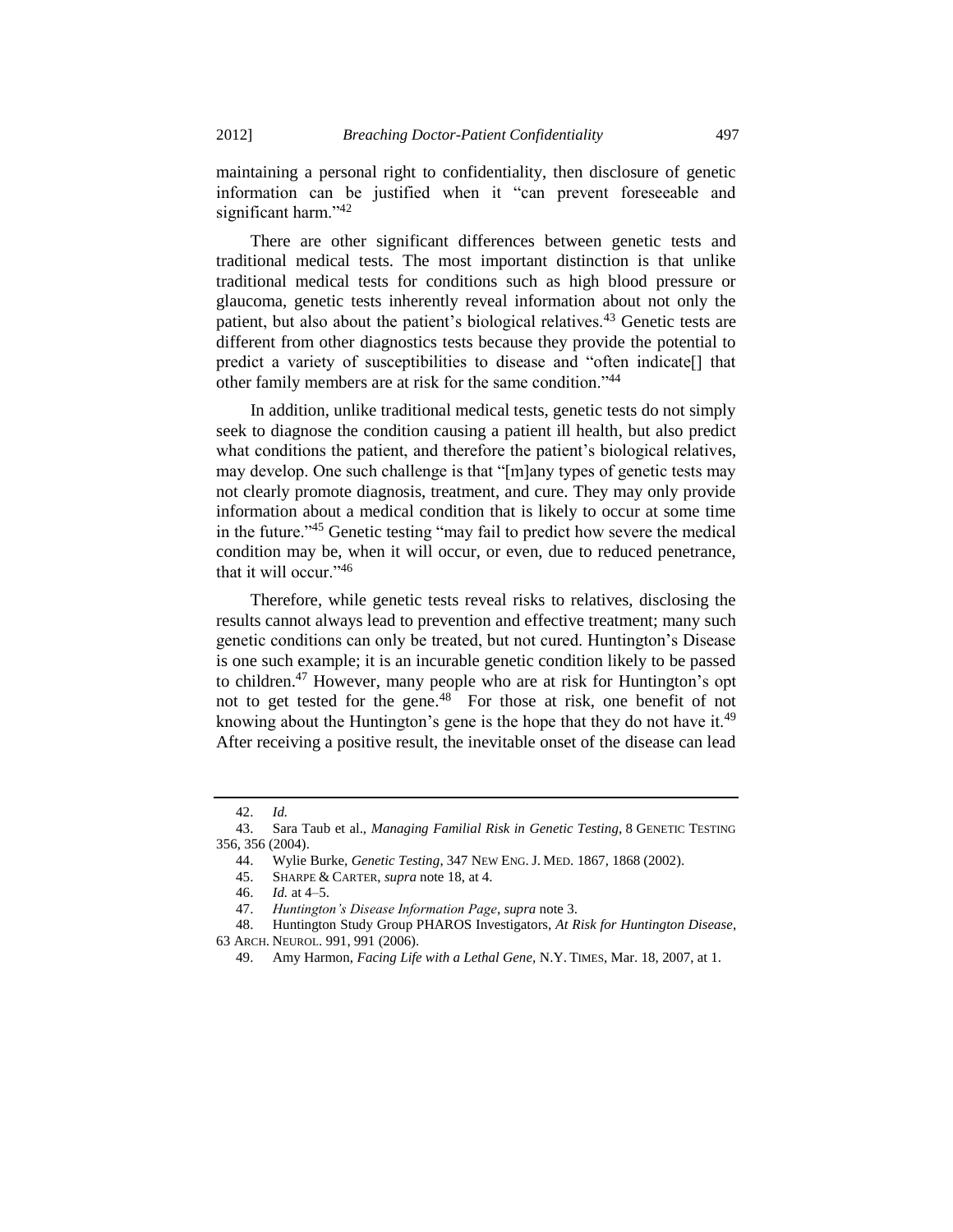to life-changing consequences.<sup>50</sup> This illustrates another difficulty with respect to genetic information: a "right not to know."<sup>51</sup> A physician may not know whether or not a patient's relatives want to know the results of a genetic test, making a decision about disclosure to people further than the immediate patient very difficult. Beyond violating the privacy of the patient and the relative's "right not to know," disclosure can harm the health of the recipient: studies have shown that knowledge of a medical condition itself can lead to a deterioration of physical health, which is sometimes referred to as the "nocebo" effect.<sup>52</sup>

Another potential difficulty posed by genetic tests is understanding where to draw the appropriate line for identifying potential relatives. For example, sperm donations are a common means to conceive children.<sup>53</sup> These children are at risk for inheriting genetic conditions from the donors.<sup>54</sup> Though donors are screened at the outset for specific, common testable conditions,<sup>55</sup> future breakthroughs will implicate genes unknown at the time of the donation. Many individuals donate on the condition that their identity will remain anonymous,<sup>56</sup> in which case it may be impossible to ever warn such at-risk relatives.

Despite how genetic testing differs from testing for traditional medical conditions, there is an argument that genetic information is not different from other types of confidential medical information. The key question is "whether genetic tests raise novel ethical issues, or whether simply that genetic tests themselves are novel" and therefore decisions about disclosing information related to these tests should be applied "consistently with other

<span id="page-7-0"></span>

<sup>50.</sup> *Id.*

<sup>51.</sup> *See generally* R. Adorno, *The Right Not to Know: An Autonomy Based Approach*, 30 J. MED. ETHICS 435 (2004).

<sup>52.</sup> *Id.* at 437; Robert A. Hahn, *The Nocebo Phenomenon: Concept, Evidence, and Implications for Public Health*, 26 PREV. MED., 607, 607 (1997).

<sup>53.</sup> Barry J. Maron et al., *Implications of Hypertrophic Cardiomyopathy Transmitted by Sperm Donation*, 302 J. AM. MED. ASS'N 1681, 1681 (2009).

<sup>54.</sup> *Id.*

<sup>55.</sup> *See* Kate Snow, *Sperm Donor Gives Rare Genetic Disease to Kids*, ABC NEWS, May 19, 2006, http://abcnews.go.com/WNT/story?id=1982801&page=1.

<sup>56.</sup> Lucy Frith, *Gamete Donation and Anonymity: The Ethical and Legal Debate*, 16 HUM. REPROD. 818, 819 (2001).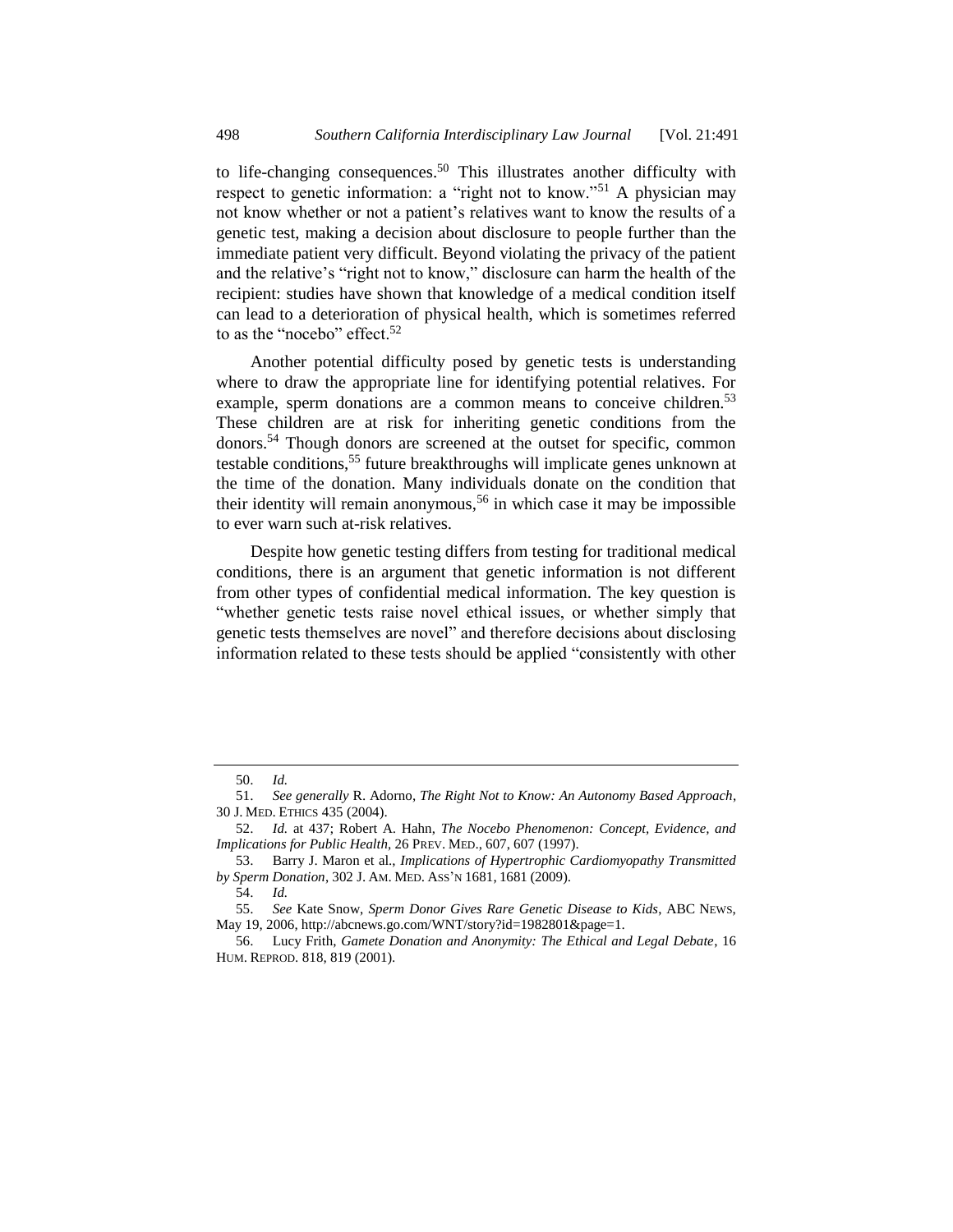disclosures."<sup>57</sup> Genetic make-up can be interpreted as one immutable trait, among others, that has always been used by medical professionals.<sup>58</sup>

However, this Note argues that as a result of the many distinguishing characteristics of genetic tests, it is necessary to treat genetic tests differently from other medical tests in the context of the duty to warn. In addition, in 2008 Congress passed federal legislation aimed at preventing genetic discrimination, which this Note discusses in greater detail in Part III.C.<sup>59</sup> The legislation suggests that society has come to accept genetic information as sufficiently different from other private medical information, and thereby deserving of unique protection.

# <span id="page-8-0"></span>III. SOURCES OF CONFLICTING AUTHORITIES AND RESULTING **CONFUSION**

When faced with dilemmas about the duty to warn following genetic tests, physicians have several sources of authority to inform their decision. Unfortunately, these sources are incomplete and inconsistent. While there are a few relevant state cases that address the subject, these cases also come to contradictory results.<sup>60</sup> Similarly, the recommendations made by different professional medical associations are similarly inconsistent.<sup>61</sup> Finally, state and federal laws that address genetic testing are concerned primarily with disclosures to employers and insurers, creating further difficulties for physicians attempting to apply laws to at-risk relatives.<sup>62</sup>

## A. CONFLICTING STATE CASE LAW

In the 1990s, two important state cases applied the duty to warn to situations involving genetic information. In 1995, in *Pate v. Threlkel* the Florida Supreme Court held that physicians treating patients with hereditary conditions owe a duty of care to at-risk relatives.<sup>63</sup> In *Pate*, a woman had received treatment for medullary thyroid carcinoma—a

<sup>57.</sup> Nick Raithatha & Richard D. Smith, *Disclosures of Genetic Tests for Health Insurance: Is It Ethical Not To?*, 363 LANCET 395, 395 (2004).

<sup>58.</sup> *Id.*

<sup>59.</sup> U.S. E.E.O.C., *Background Information for EEOC Final Rule on Title II of the Genetic Information Nondiscrimination Act of 2008*, http://www.eeoc.gov/laws/regulations/ginabackground.cfm, (last visited Oct. 19, 2011) [hereinafter *GINA Background*].

<sup>60.</sup> *See infra* Part III.A.

<sup>61.</sup> *See infra* Part III.B.

<sup>62.</sup> *See infra* Part III.C.

<sup>63.</sup> Pate v. Threlkel, 661 So. 2d 278, 279 (Fla. 1995).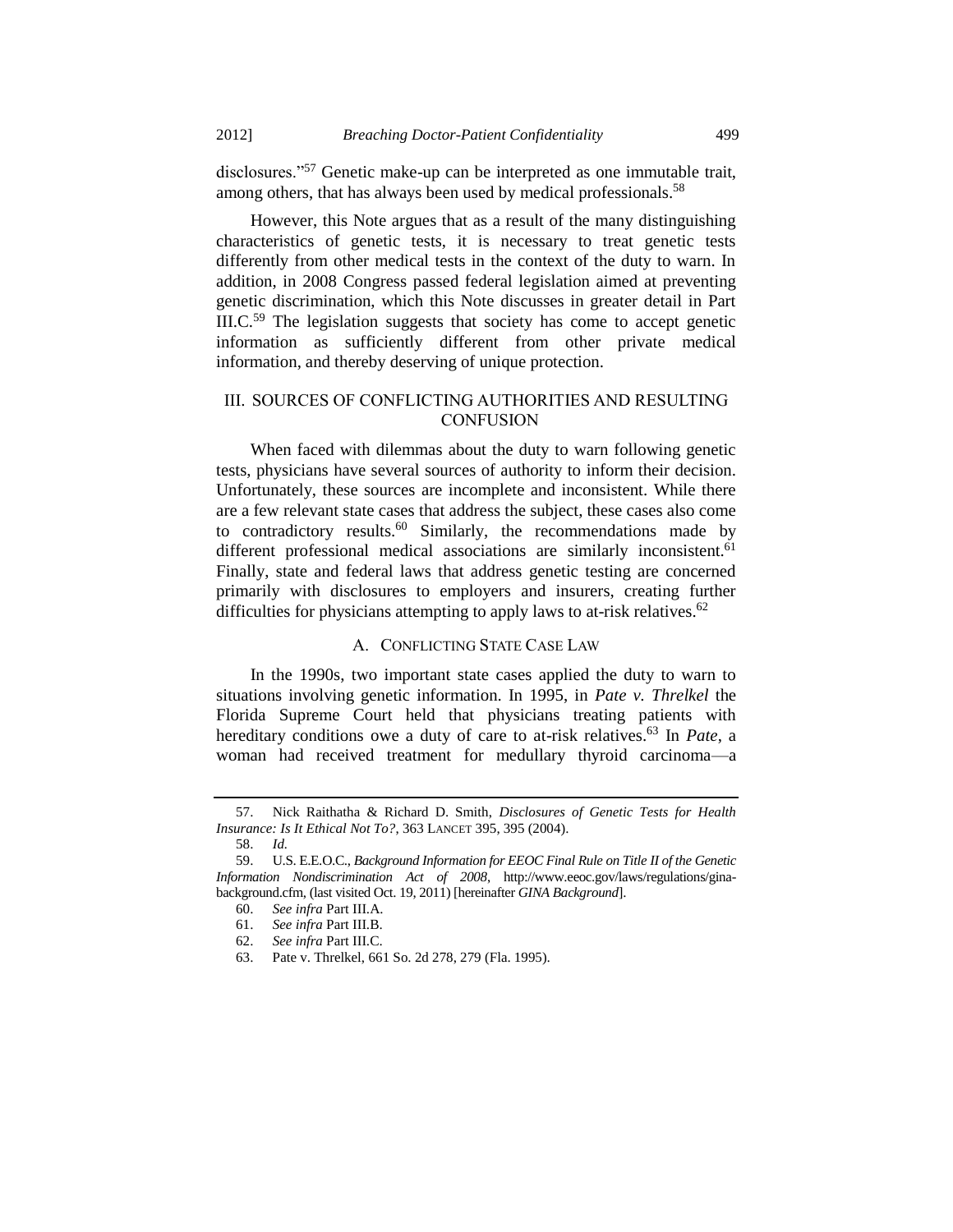genetically transferable disease.<sup>64</sup> Three years later, the woman's daughter learned that she also had medullary thyroid carcinoma and subsequently filed a complaint against her mother's physician.<sup>65</sup> The daughter alleged that the physician knew of the likelihood that her children would inherit the condition, and as a result, the physician had a duty to warn the patient—the plaintiff's mother—that her children should be treated for the disease as well.<sup>66</sup> The daughter argued that if the physician had warned her mother that her children were at risk to inherit the disease, her mother would have warned her.<sup>67</sup> The daughter argued that she would have taken preventative action as a result of the warning and her condition would likely have been curable.<sup>68</sup> While *Pate* found that the physician owed the daughter a duty of care, it held that "in any circumstances in which the physician has a duty to warn of a genetically transferable disease, that duty will be satisfied by warning *the patient*."<sup>69</sup> Thus, the court did not impose a duty upon the doctor to locate and warn a third party.

In 1996, a New Jersey Appellate Court went a step further. In *Safer v. Estate of Pack*, the physician treated the plaintiff's father for multiple polyposis, a hereditary condition that leads to cancer if it is left untreated.<sup>70</sup> The plaintiff's father died when she was a child, and she never knew about her father's polyposis diagnosis.<sup>71</sup> When the plaintiff was thirty-six years old, however, she was diagnosed with multiple polyposis and cancer.<sup>72</sup> The plaintiff sued her father's physician after she obtained her father's medical records and learned that he had also suffered from polyposis.<sup>73</sup> She argued that the physician knew about the hereditary nature of the disease and was required to warn those at risk.<sup>74</sup> The court in *Safer* held that a physician has a duty to warn those known to be at risk of avoidable harm from a

74. *Id.*

<sup>64.</sup> *Id.* 

<sup>65.</sup> *Id.*

<sup>66.</sup> *Id.*

<sup>67.</sup> *Id.*

<sup>68.</sup> *Id.*

<sup>69.</sup> *Id*. at 282 (emphasis added).

<sup>70.</sup> Safer v. Estate of Pack, 677 A.2d 1188, 1189–90 (N.J. Super. Ct. App. Div. 1996). *See also infra* text accompanying notes [162](#page-22-0)[–163](#page-23-0) (discussing multiple polyposis and genetic screening).

<sup>71.</sup> *Id.* at 1190.

<sup>72.</sup> *Id.*

<sup>73.</sup> *Id.*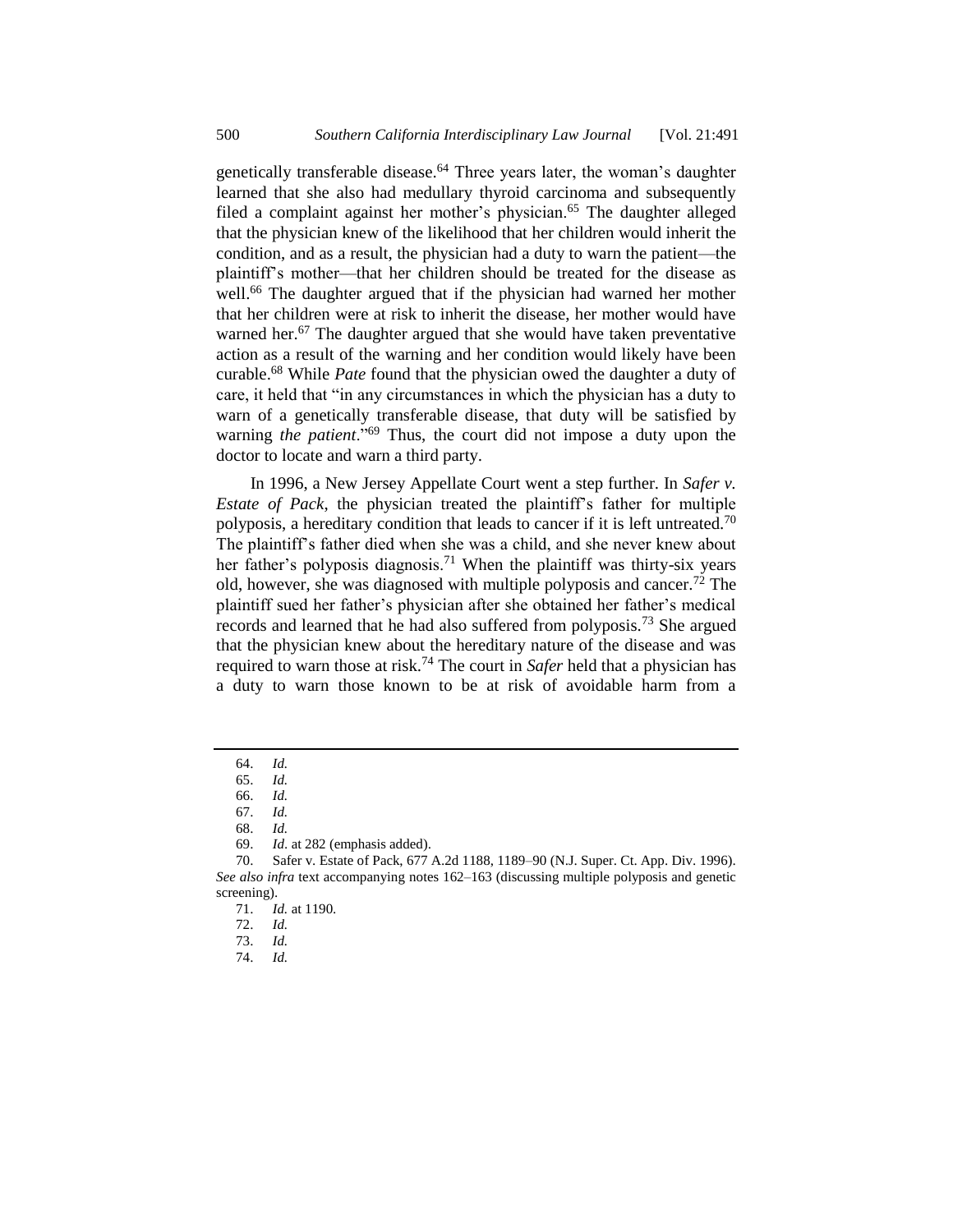genetically transmissible condition.<sup>75</sup> However, unlike in *Pate*, the court in *Safer* found that solely informing the patient would not automatically satisfy the physician's duty to warn. <sup>76</sup> The *Safer* court found that a physician must actually locate and warn the potentially-afflicted third party.<sup>77</sup>

Finally, a third state case further expanded duty to warn in the situation of an at-risk relative. In 2004, in *Molloy v. Meier*, the Minnesota Supreme Court held that a physician's duty regarding genetic testing and diagnosis extends beyond the patient to biological parents who "foreseeably" may be harmed by a breach of that duty.<sup>78</sup> In *Molloy*, the patient was a child who "suffered from a serious disorder that had a high probability of being genetically transmitted and for which a reliable and accepted test was widely available."<sup>79</sup> The mother of the patient argued that she would not have conceived another child had she been warned of the risk of passing genetic disorders on to her children.<sup>80</sup> The court found that "[t]he standard of care thus acknowledges that families rely on physicians to communicate a diagnosis of the genetic disorder to the patient's family," and that it is foreseeable that a negligent diagnosis will cause harm to both the patient and the patient's family.<sup>81</sup> The court in *Molloy* found that the physician had a duty to inform the child's mother so that the mother could make fully informed choices about conceiving additional children in light of the children's heightened risk of inheriting a serious disorder.<sup>82</sup> Those opposed to the decision argue that the ruling "broadens the definition of who is considered the patient in cases involving genetic diseases." <sup>83</sup> As a result, doctors face a greatly expanded situation of liability. *Molloy* is another indication that physicians owe a duty not only to the patient, but also to biological relatives who would benefit from genetic disclosure.

- 77. *Id.*
- 78. Molloy v. Meier, 679 N.W.2d 711, 719 (Minn. 2004).

80. *Id.* at 715.

<span id="page-10-0"></span><sup>75.</sup> *Id.* at 1192.

<sup>76.</sup> *Id.* at 1192–93.

<sup>79.</sup> *Id.* 

<sup>81.</sup> *Id.* at 719.

<sup>82.</sup> *See id.* at 719.

<sup>83.</sup> *Genetic Testing Challenges Doctor-Patient Confidentiality*, MSNBC.COM, Sept.

<sup>21, 2004,</sup> http://www.msnbc.msn.com/id/6065956/ns/health-genetics.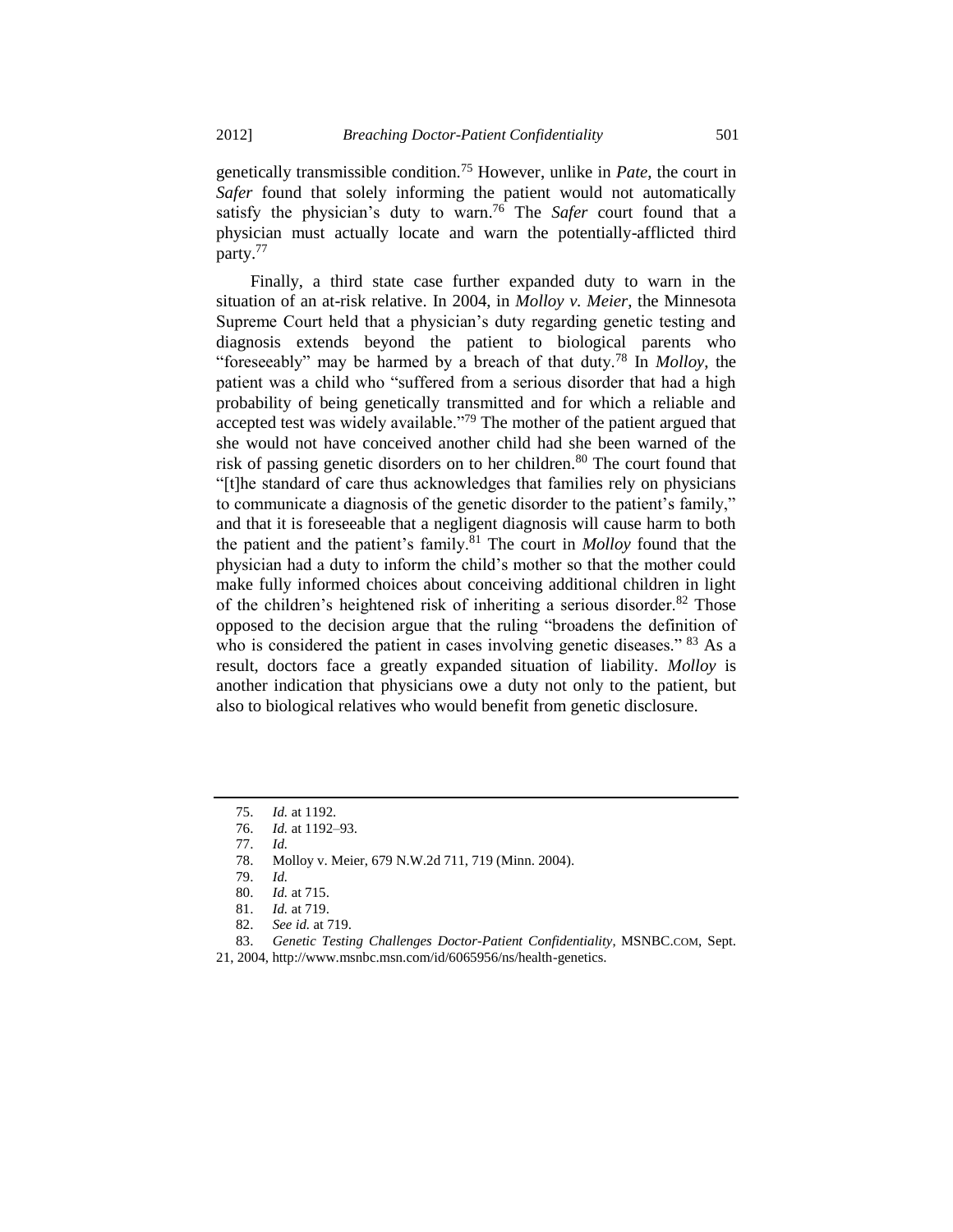## B. CONFLICTING RECOMMENDATIONS AND GUIDELINES FROM PROFESSIONAL MEDICAL ASSOCIATIONS

A number of professional medical associations have also considered this issue and provided recommendations for physicians. For example, the American Medical Association ("AMA") addresses this issue in their Code of Medical Ethics.<sup>84</sup>

<span id="page-11-1"></span>In *Opinion 2.131—Disclosure of Familial Risk in Genetic Testing*, the AMA advises that "[p]hysicians have a professional duty to protect the confidentiality of their patients' information, including genetic information."<sup>85</sup> However, the opinion also found that:

Pre- and post-test counseling must include implications of genetic information for patients' biological relatives. At the time patients are considering undergoing genetic testing, physicians should discuss with them whether to invite family members to participate in the testing process. Physicians also should identify circumstances under which they would expect patients to notify biological relatives of the availability of information related to risk of disease.<sup>86</sup>

While these guidelines recommend that physicians discuss potential familial consequences with patients undergoing testing (both before and after the test), the guidelines are silent on the subject of whether a physician has the duty or freedom to warn at-risk relatives if the patient does not do so.<sup>87</sup>

In 2003, the American Society of Clinical Oncology ("ASCO") issued a policy statement update, entitled *Genetic Testing for Cancer Susceptibility*, which concluded that in cases where genetic testing reveals a marker of increased cancer risk for a family, "current case law is underdeveloped and not uniform regarding a physician's 'duty to warn' family members not cared for by that physician."<sup>88</sup> ASCO also considered the federal privacy regulations that allow for a breach of confidentiality in

ethics/opinion2131.shtml [hereinafter AMA, *Opinion 2.131*]. 85. *Id.*

<span id="page-11-0"></span><sup>84.</sup> *See* Am. Med. Ass'n, *AMA Code of Ethics: Opinion 2.131—Disclosure of Familial Risk in Genetic Testing* (Dec. 2008), *available at* http://www.amaassn.org/ama/pub/physician-resources/medical-ethics/code-medical-

<sup>86.</sup> *Id.*

<sup>87.</sup> *See id.*

<sup>88.</sup> Am. Soc'y of Clinical Oncology, *American Society of Clinical Oncology Policy Statement Update: Genetic Testing for Cancer Susceptibility*, 21 J. CLINICAL ONCOL. 2397, 2403 (2003) [hereinafter ASCO, *Policy Statement*].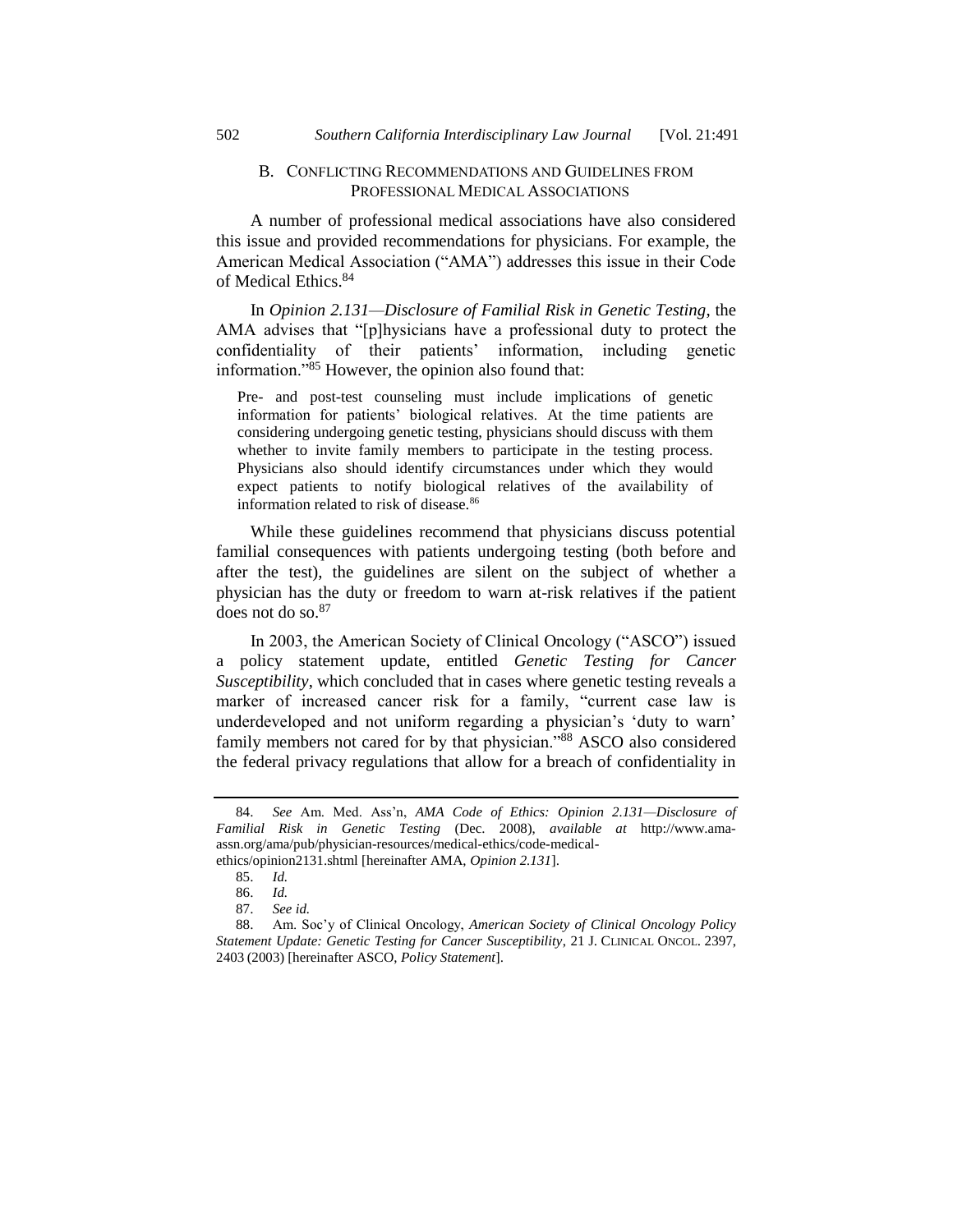cases in which it is "necessary to prevent or lessen a serious and imminent threat to the health or safety of a person or the public."<sup>89</sup> ASCO observed that even in cases in which there is a high cancer risk, the "maximal (mendelian) probability for a relative to inherit this susceptibility is 50%."<sup>90</sup> As a result, ASCO concluded that genetic syndromes of cancer predisposition do not justify a breach of confidentiality under current federal requirements because there is no imminent threat of harm.<sup>91</sup> ASCO also pointed to the conflict between federal and state laws, noting that some states, such as New York, Illinois, and Massachusetts, "prohibit communication of genetic information to anyone without the permission of the person tested."<sup>92</sup> Given these discrepancies, ASCO ultimately found that if a physician does have any obligation to at-risk relatives, then these obligations are "best fulfilled by communication of familial risk to the person undergoing testing, emphasizing the importance of sharing this information with family members so that they may also benefit."<sup>93</sup> In contrast to the AMA's silence as to whether physicians are allowed or obligated to warn at-risk relatives about genetic information, ASCO concludes that genetic risk does not justify a breach of confidentiality by physicians, so physicians are not able to warn at-risk relatives about genetic risk.<sup>94</sup>

Coming to yet another conclusion, in 1998, the American Society of Human Genetics ("ASHG") prepared a report entitled *Professional Disclosure of Familial Genetic Information*, which focused on the conflict that arises when patients refuse to warn at-risk relatives about relevant genetic information.<sup>95</sup> The report found that since genetic information is medical information, "albeit with special concerns and implications," the legal and ethical norm of patient confidentiality should be respected.<sup>96</sup> ASHG concluded that a physician "may have a privilege to warn at-risk

93. *Id.*

96. *Id.* at 474.

Id. (quoting Health Insurance Portability and Accountability Act (HIPAA) of 1996, Pub. L. No. 104-191 (codified as amended in scattered sections of 5, 8, 10, 18, 22, 25, 29, 31, 38 & 42 U.S.C.)).

<sup>90.</sup> *Id.*

<sup>91.</sup> *Id.*

<sup>92.</sup> *Id.*

<sup>94.</sup> *Id.*

<sup>95.</sup> Am. Soc'y of Human Genetics Social Issues Subcommittee on Familial Disclosure, *ASHG Statement: Professional Disclosure of Familial Genetic Information*, 62 AM. J. HUM. GENETICS 474 (1998).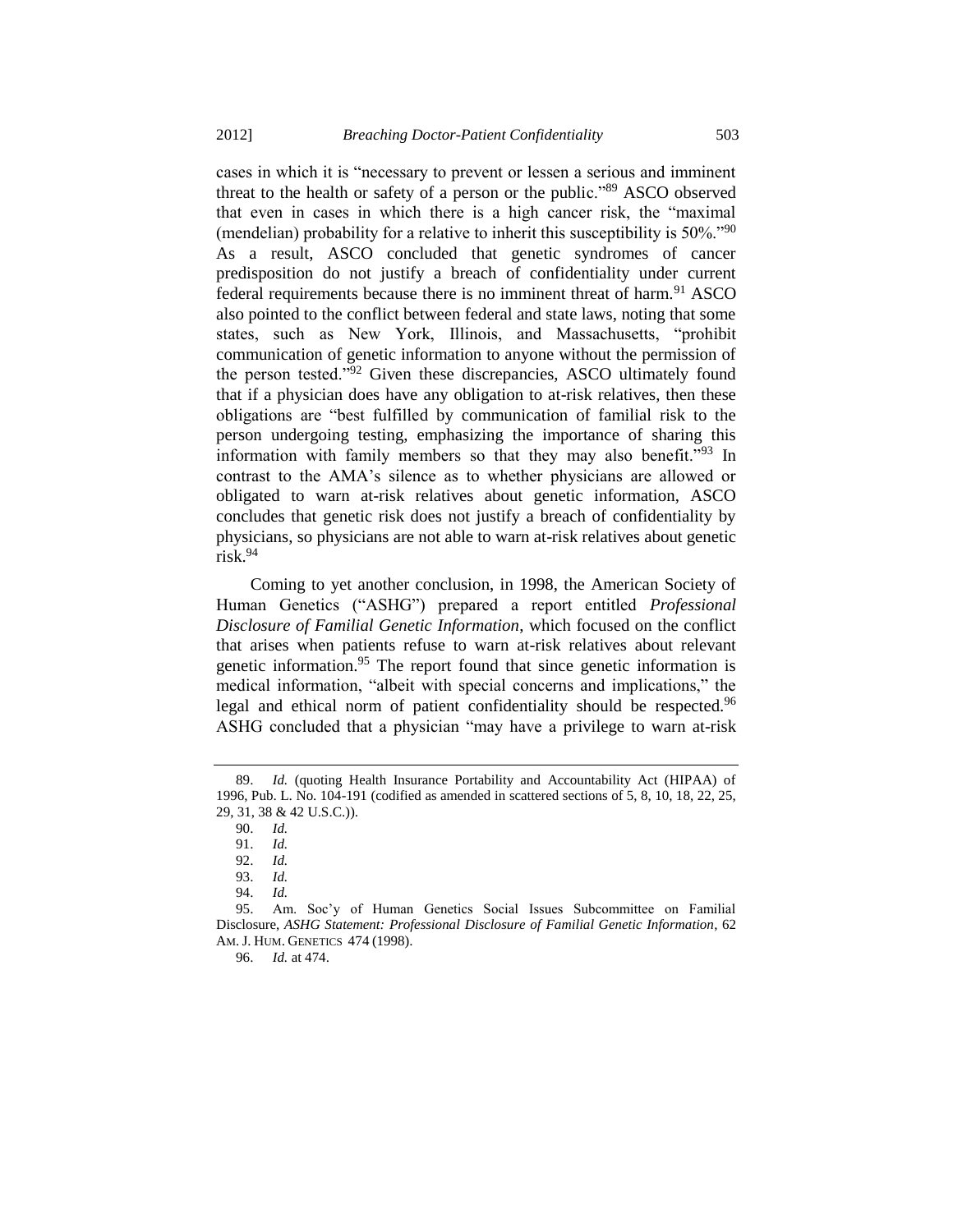relatives if the harm is serious, imminent, and likely; if prevention or treatment is available; and if the health-care professional, if she or he were in similar circumstances would disclose."<sup>97</sup> The report does not elaborate on the circular argument it uses to recommend that a health care professional should disclose where "the health-care professional, if she or he were in similar circumstances, would disclose."<sup>98</sup> The report also found that the term "serious" defies an exact definition, and must be determined on a case-by-case basis.<sup>99</sup> Finally, the report concluded, "[a]t the very least, it is clear that a health-care professional has a positive duty to inform a patient about potential genetic risks to the patient's relatives."<sup>100</sup>

<span id="page-13-0"></span>There are significant differences in the conclusions of state courts and professional medical associations. None of the professional medical associations discussed above impose a duty for physicians to disclose a patient's genetic information to warn at-risk relatives.<sup>101</sup> In contrast, *Safer* states that physicians have a duty to warn at-risk relatives about genetic risk.<sup>102</sup> In addition, at least one association, ASCO, concluded that based on federal privacy regulations, and the uncertainty involved with genetic information, it is never appropriate for physicians to breach confidentiality to warn at-risk relatives.<sup>103</sup> The only area where the state courts and the professional medical associations agree is that physicians should always inform the patient about the risk to their relatives.

# C. CONFLICTING STATE LAWS AIMED AT PREVENTING GENETIC DISCRIMINATION AND THE RESULTING FEDERAL GENETIC INFORMATION NON-DISCRIMINATION ACT

State case law and medical association recommendations are not the only sources of conflicting authority for physicians. Many states have enacted laws specifically governing the disclosure of genetic information.<sup>104</sup> However, the purpose of many of these statutes is to

<sup>97.</sup> *Id.* at 482.

<sup>98.</sup> *Id.*

<sup>99.</sup> *Id.*

<sup>100.</sup> *Id.*

<sup>101.</sup> For additional discussion of the differing positions of professional medical societies, see Gregory Katz & Stuart O. Schweitzer, *Implications of Genetic Testing for Health Policy*, 10 YALE J. HEALTH POL'Y L. & ETHICS 90, 101–02 (2010).

<sup>102.</sup> Safer v. Estate of Pack, 677 A.2d 1188, 1192 (N.J. Super. Ct. App. Div. 1996).

<sup>103.</sup> ASCO, *Policy Statement*, *supra* not[e 88.](#page-11-0)

<sup>104.</sup> *See Genetic Privacy Laws*, NAT'L CONF. OF STATE LEGS., http://www.ncsl.org/IssuesResearch/Health/GeneticPrivacyLaws/tabid/14287/Default.aspx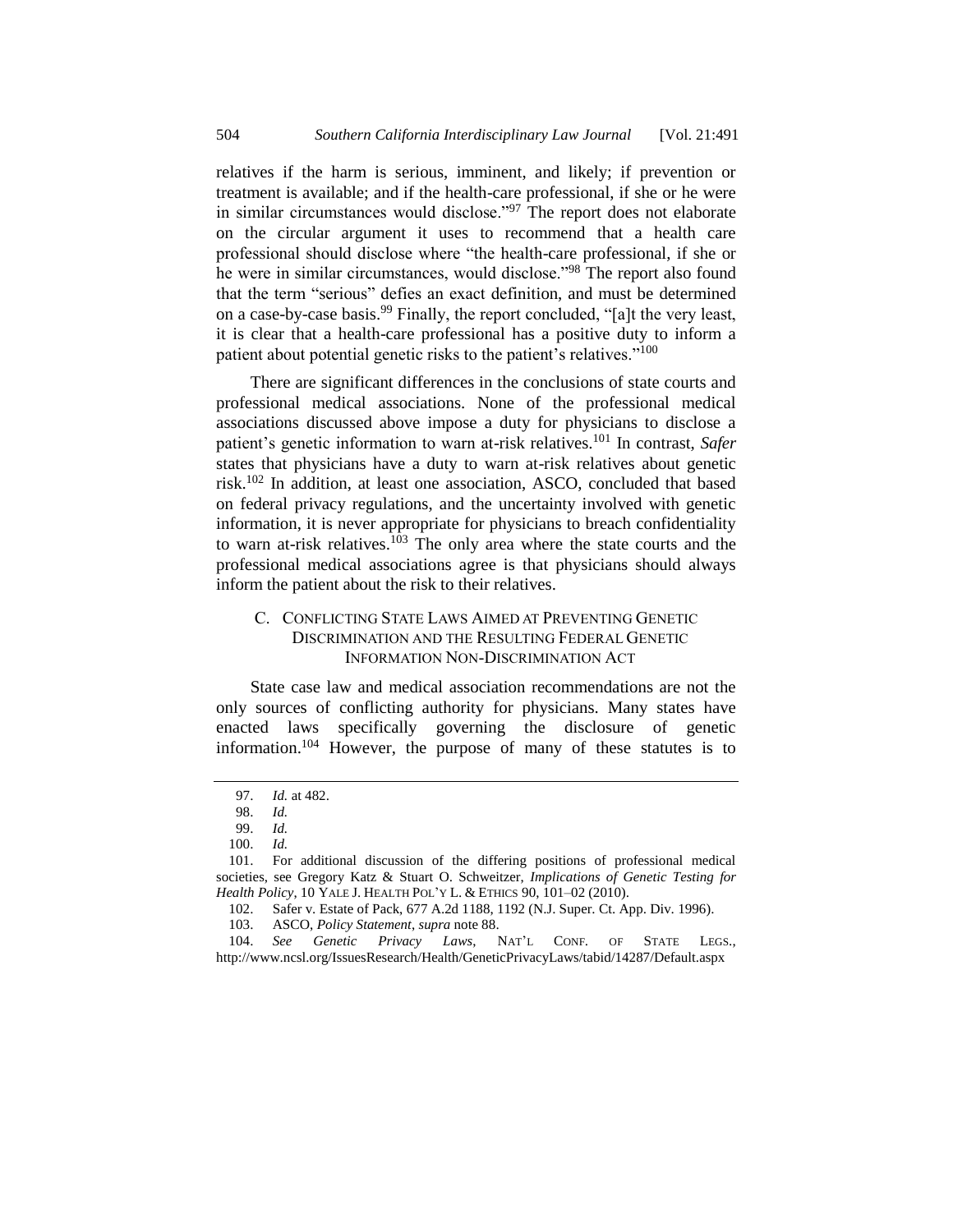<span id="page-14-0"></span>prevent genetic discrimination by employers or insurance companies.<sup>105</sup>

<span id="page-14-1"></span>The advancement of genetic technology has spawned fears that the results of a patient's genetic test could be broadly disclosed, resulting in discrimination against the patient.<sup>106</sup> For example, a genetic test predicting the probability of developing a debilitating medical condition creates a clear incentive for discrimination by health insurance companies or employers.<sup>107</sup> Fear of potential genetic discrimination can also harm medical research and public health care.<sup>108</sup> "People may be unwilling to participate in research and to share information about their genetic status with their health care providers or family members"<sup>109</sup> because they fear that this information will be misused. In response to these concerns, and with the increased availability of individual genetic tests, nearly every state enacted laws with the purpose of preventing genetic discrimination in the 1990s and 2000s.<sup>110</sup>

These various state statutes do not provide adequate guidance for physicians deciding whether or not to warn at-risk relatives because the statutes were written to address the entirely different problem of genetic discrimination. As a result these state laws are not helpful for physicians looking for guidance, and may even complicate matters further. For example, in California, a state law governs the disclosure of genetic test results requested by an insurer.<sup>111</sup> Section 10149.1(c) of the California Insurance Code provides:

Any person who willfully discloses the results of a test for a genetic characteristic to any third party, in a manner which identifies or provides identifying characteristics of the person to whom the test results apply, except pursuant to a written authorization . . . or except as provided in this

109. *Id.*

<sup>(</sup>last updated Jan. 2008); NANCY LEE JONES & AMANDA K. SARATA, CONG. RESEARCH SERV., RL 30006, GENETIC INFORMATION: LEGAL ISSUES RELATING TO DISCRIMINATION AND PRIVACY 20–21 (2008), *available at* http://assets.opencrs.com/rpts/RL30006\_20080310.pdf.

<sup>105.</sup> Jeffrey S. Morrow, Note: *Insuring Fairness: The Popular Creation of Genetic Antidiscrimination*, 98 GEO. L. J. 215, 220 (2009).

<sup>106.</sup> Kathy L. Hudson et al. *Genetic Discrimination and Health Insurance: An Urgent Need for Reform*, 279 SCIENCE 391, 392 (1995).

<sup>107.</sup> Morrow, *supra* not[e 105,](#page-14-0) at 218–19.

<sup>108.</sup> Hudson et al.*, supra* note [106,](#page-14-1) at 391.

<sup>110.</sup> Morrow, *supra* note [105,](#page-14-0) at 220 ("[F]orty-seven states enact[ed] some form of statutes identifying genetic information for explicit protection in health insurance contexts.").

<sup>111.</sup> CAL. INS. CODE § 10149.1(a) (Deering 2010).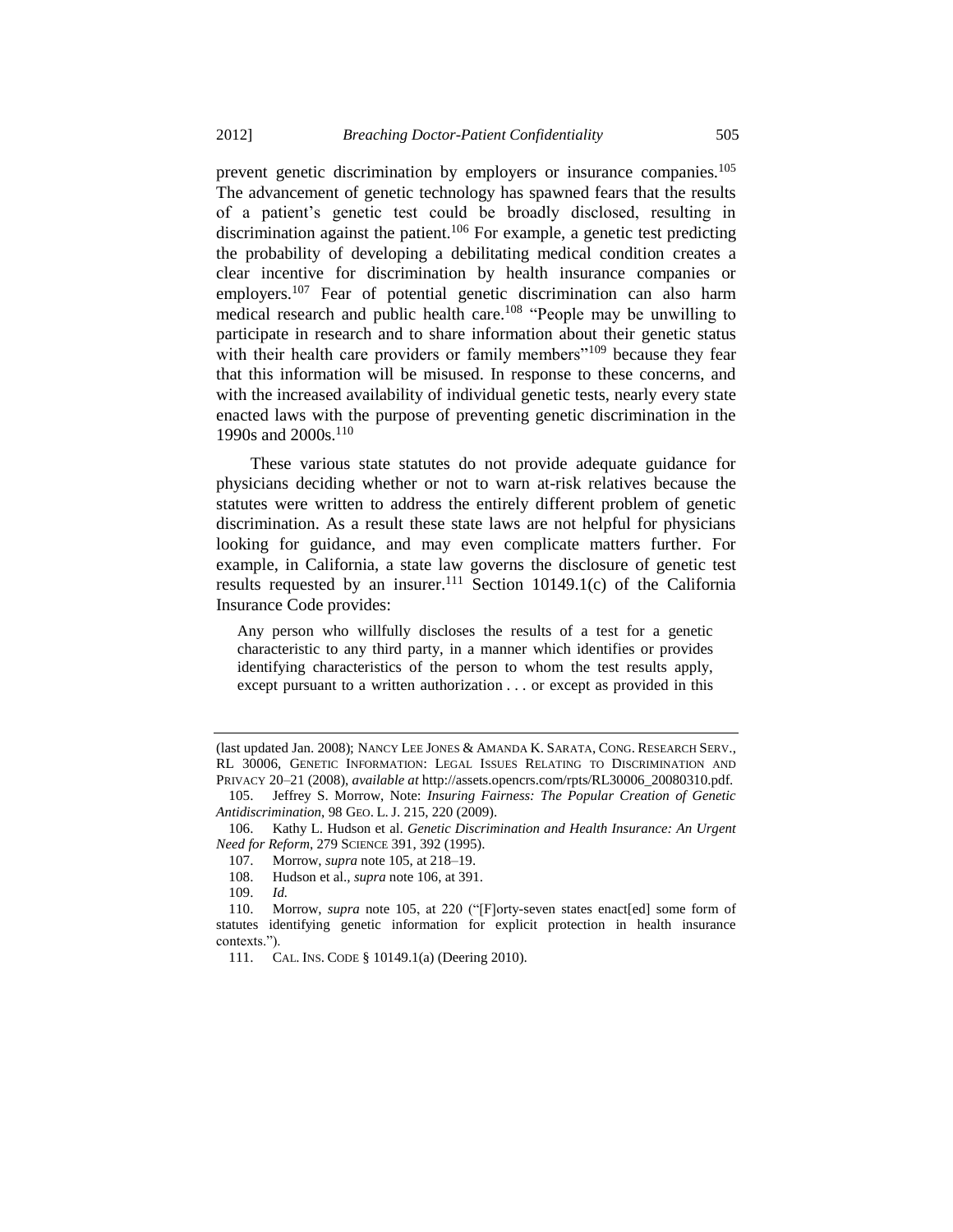article or in *Sections 1603.1and 1603.3 of the Health and Safety Code*, shall be assessed a civil penalty in an amount not less than one thousand dollars (\$1,000) and no more than five thousand dollars (\$5,000) plus court costs, as determined by the court, which penalty and costs shall be paid to the subject of the test. $^{112}$ 

Because this section of the California Code applies only to genetic tests requested by an insurer, it does not provide guidance for physicians contemplating disclosure to another individual (a relative) without patient authorization. In contrast to California's approach, New York state law prohibits any disclosure of genetic information without a patient's express consent, even if disclosure is made only to a relative:<sup>113</sup>

All records, findings and results of any genetic test performed on any person shall be deemed confidential and shall not be disclosed without the written informed consent of the person to whom such genetic test relates. This information shall not be released to any person or organization not specifically authorized by the individual subject of the test.<sup>114</sup>

While many state statutes are silent about whether disclosure to other individuals, including relatives, is allowed, $115$  others, like the New York statute, may be over-protective, and do not afford physicians the option of warning relatives about genetic risk.<sup>116</sup>

Congress also responded to fears of genetic discrimination by enacting federal legislation.<sup>117</sup> The Genetic Information Nondiscrimination Act ("GINA") became law on May 21, 2008.<sup>118</sup> GINA prohibits employers from considering genetic information in hiring, employment, or termination, $119$  and prohibits insurers from using genetic information for group or individual insurance.<sup>120</sup> GINA's definition of "genetic information" includes information about an individual's or family

<sup>112.</sup> *Id.* § 10149.1(c).

<sup>113.</sup> N.Y. CIV. RIGHTS LAW § 79-*l* 1.(a) (Consol. 2011).

<sup>114.</sup> *Id.* § 79-*l* 3.(a).

<sup>115.</sup> *See* CAL. INS. CODE § 10149.1(c).

<sup>116.</sup> N.Y. CIV. RIGHTS LAW § 79-*l*.

<sup>117.</sup> *GINA Background*, *supra* not[e 59.](#page-8-0)

<sup>118.</sup> Genetic Information Nondiscrimination Act (GINA) of 2008, Pub. L. No. 110-233 (codified as amended in scattered sections of 26, 29, and 42 U.S.C.). *See also* Morrow, *supra* note [105,](#page-14-0) at 220 ("[T]he Genetic Information Nondiscrimination Act . . . passed both houses of Congress with near unanimity, receiving only one negative vote in the House of Representatives.").

<sup>119.</sup> 42 U.S.C. § 2000ff. *See also* Morrow, *supra* not[e 105,](#page-14-0) at 221.

<sup>120.</sup> *Id.* § 300gg–53. *See also* Morrow, *supra* note [105,](#page-14-0) at 221.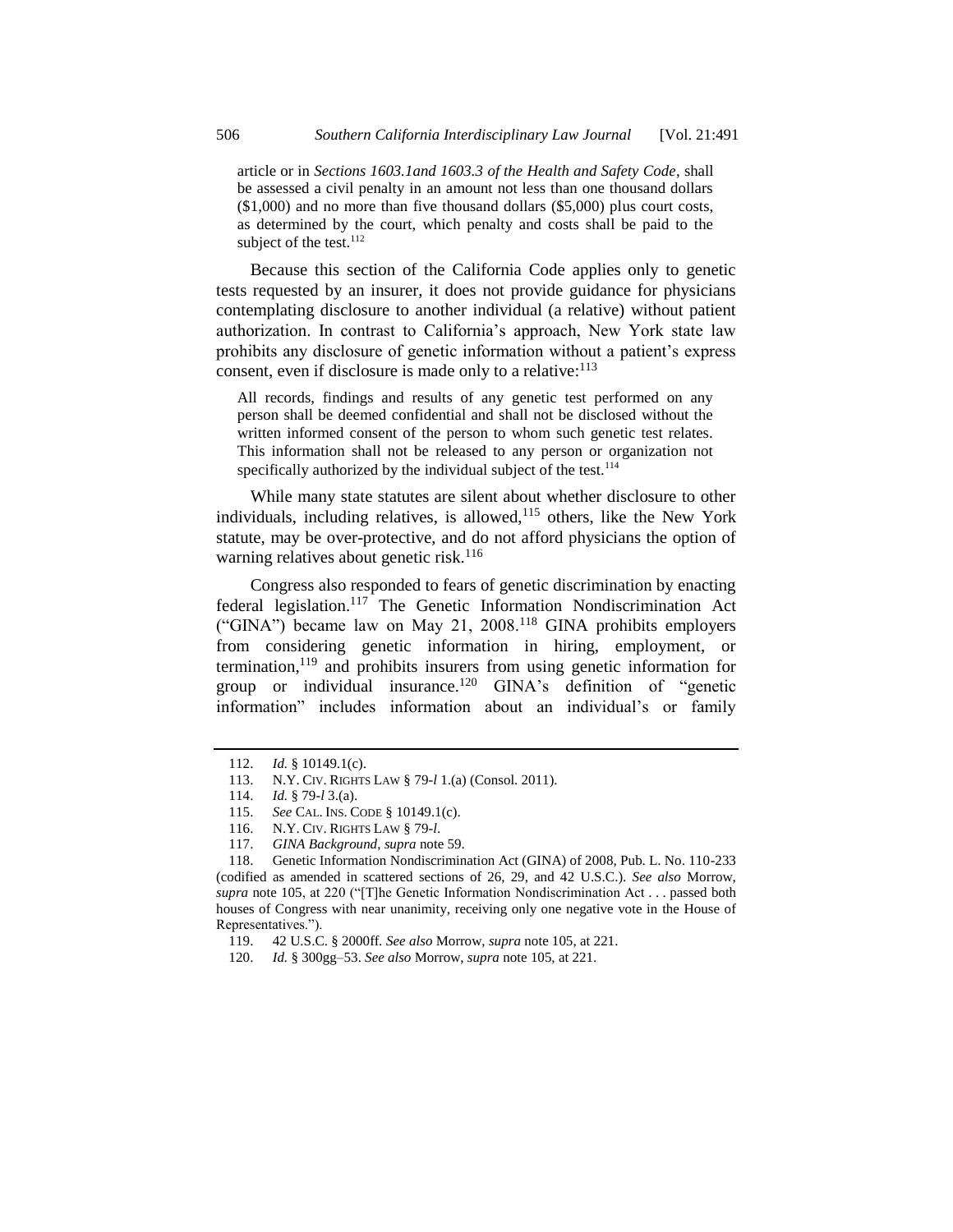member's genetic tests, family medical history, requests for and receipt of genetic services by an individual or a family member, and genetic information about a fetus carried by an individual or family member or of an embryo legally held by the individual or family member using assisted reproductive technology.<sup>121</sup> Under GINA, "genetic information is given full Title VII civil rights protection, alongside race, sex, religion, age, and disability."<sup>122</sup>

In addition to banning genetic discrimination, GINA aims to promote clinical research and health care delivery.<sup>123</sup> Fear of genetic discrimination discourages patients from having genetic test results in their medical records and dissuades patients from taking genetic tests recommended by their health care providers.<sup>124</sup> Similar fears deter patients from participating in research involving genetic tests. The protections offered by GINA should go far in dispelling such concerns.

However, GINA, like the state genetic information statutes, uses language that is not helpful for physicians attempting to determine whether they have an ability or obligation to warn relatives about genetic risk. In fact, GINA's passage may have come at a price: "[T]he focus on potential genetic discrimination by insurers and employers has come at the cost of other important issues in genetics . . . . [N]either medical mal-practice law nor the law of confidentiality (privacy and disclosure laws) are particularly well-suited to the arena of genetics."<sup>125</sup>

# <span id="page-16-0"></span>D. THE CONFLICTING SOURCES OF AUTHORITY RESULT IN CONFUSION FOR PHYSICIANS ABOUT DUTIES TO THIRD PARTIES WITH RESPECT TO A RELATED PATIENT'S GENETIC INFORMATION

The numerous yet conflicting sources of authority pose a problem for physicians: "The current absence of legal guidance in many areas of potential liability has created roadblocks to effective education and

<sup>121.</sup> *GINA Background*, *supra* not[e 59.](#page-8-0) 

<sup>122.</sup> Morrow, *supra* not[e 105,](#page-14-0) at 221.

<sup>123.</sup> Kathy L. Hudson, M.K. Holohan & Francis S. Collins, *Keeping Pace with the Times—The Genetic Information Nondiscrimination Act of 2008*, 358 NEW ENG. J. MED. 2661, 2663 (2008) ("Studies have shown the 'fear factor' to be a major obstacle to patient's participation in research studies that involve the collection of genetic information.").

<sup>124.</sup> *Id.*

<sup>125.</sup> Lee Black, Jacques Simard & Bartha Maria Knoppers, *Genetic Testing, Physicians and the Law: Will the Tortoise Ever Catch up with the Hare?*, 19 ANNALS HEALTH L. 115, 120 (2010).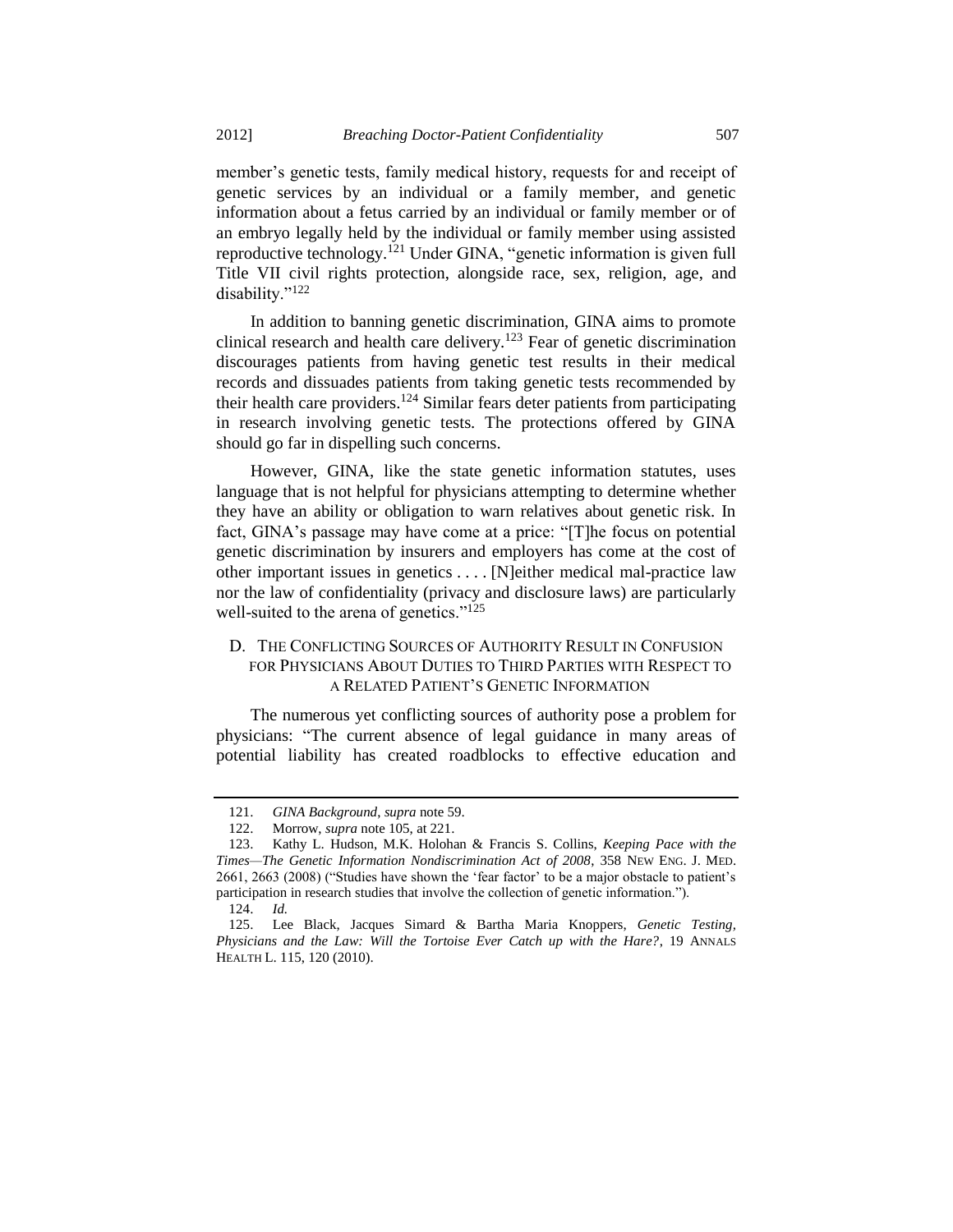communication . . . between health professionals and patients."<sup>126</sup> The discrepancies in state case law, professional association recommendations, and genetic information antidiscrimination statutes, coupled with uncertainty about whether the inexact probability of a future genetic disease constitutes an imminent threat to a person or the public, have led to confusion over when it is appropriate for physicians to breach confidentiality.<sup>127</sup>

Physicians are confused about what actions, if any, are permissible or required for warning relatives about genetic risk. In 2003, a survey of medical geneticist members of ASHG and the American College of Medical Genetics ("ACMG") showed that "over two thirds of the surveyed geneticists considered themselves to be responsible for warning the relatives of their patients when discovered to be at-risk for a genetic disease."<sup>128</sup> One quarter of the geneticists surveyed reported considering disclosing information to at-risk relatives without patient consent in situations where the patient refused to notify family members.<sup>129</sup> Additionally, the survey reported:

Upon inquiry into their knowledge of pertaining laws, published recommendations, and institutional guidelines, 66% (146/206) of respondents incorrectly believed federal or state laws exist which regulate disclosure of patient information to at-risk relatives for genetic disease. Similarly, only 38% (78/206) correctly indicated their knowledge of ASHG guidelines, and almost one-third (29%, 60/206) falsely believed the ACMG to have published similar guidelines. Finally, 16% (35/206) had been informed about their institutional policy, which was almost universally described as "impermissible to disclose any patient's genetic information without patient consent . . . ."<sup>130</sup>

<span id="page-17-0"></span>In addition to ambiguity about when, if ever, it is appropriate to override a patient's wishes and breach confidentiality to warn an at-risk relative, physicians also face administrative confusion. In a recent article about genetics and ethical issues, Kenneth Offit, Chief of the Clinical Genetics Service at Memorial Sloan-Kettering Cancer Center, discussed his experience with a breast cancer patient who died before learning about a

<sup>126.</sup> *Id.*

<sup>127.</sup> ASCO, *Policy Statement*, *supra* not[e 88.](#page-11-0)

<sup>128.</sup> Katz & Schweitzer, *supra* not[e 101,](#page-13-0) at 101.

<sup>129.</sup> *Id.*

<sup>130.</sup> Marni J. Falk et al., *Medical Geneticists' Duty to Warn At-Risk Relatives for Genetic Disease*, 120A AM. J. MED. GENETICS 374, 376 (2003).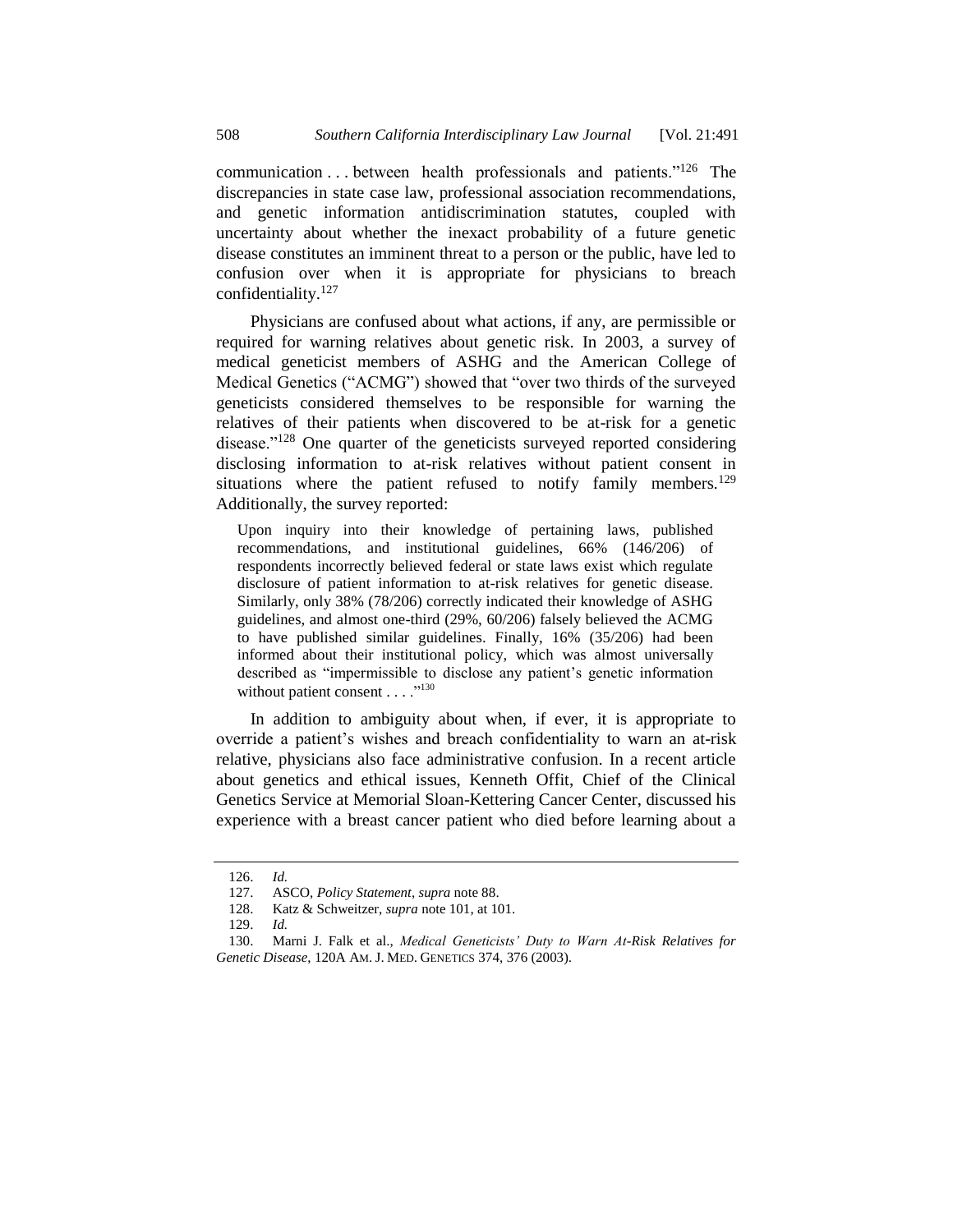<span id="page-18-0"></span>genetic mutation linked to her cancer.<sup>131</sup> Since the deceased patient could not inform her own family members about the genetic risk, her physicians felt they needed to tell the patient's daughters about their risk of possessing the mutation.<sup>132</sup> In an attempt to locate the daughters, Offit contacted the deceased patient's mother about contacting her granddaughters.<sup>133</sup> The deceased patient's mother was uncooperative so the granddaughters remained ignorant of their risk until they found a copy of Offit's letter years later after their grandmother had died.<sup>134</sup> They came to Offit's clinic and "[o]ne daughter tested positive for the mutation and began regular screening."<sup>135</sup> When Offit offered this story to a group of attorneys as an example of "how he had tried to fulfill his duty to warn," many of the attorneys criticized him for not trying harder to find the daughters.<sup>136</sup>

Physicians' confusion about what they are legally obligated and allowed to do also has led to concerns about physician liability. In 2004, a member of the AMA's Council on Ethical and Judicial Affairs, Dr. Robert Sade, stated, "The frightening aspect . . . is that physicians can be sued whether they do or they don't inform relatives."<sup>137</sup>

# IV. ADDRESSING THE BARRIERS TO ACHIEVING A TARGET BALANCE BETWEEN CONFIDENTIALITY AND WARNING AT-RISK RELATIVES

Parts I–III of this Note discussed the general conflict between protecting patient confidentiality and preventing harm to biological relatives in the context of genetic information. Part II discussed the unique characteristics of genetic information in the context of the duty to warn, and concluded that in light of these characteristics, genetic information is different from other types of confidential medical information. Given this conclusion, the documented conflicting authorities, and the resulting confusion discussed in Part III of this Note, the following section turns to

<sup>131.</sup> Ann Marie Menting, *Dilemmas of Destiny*, HARV. MED. (Autumn 2010), *available at* http://harvardmedicine.hms.harvard.edu/magazine/autumn2010/dilemmas.php.

<sup>132.</sup> *Id.*

<sup>133.</sup> *Id.*

<sup>134.</sup> *Id.*

<sup>135.</sup> *Id.*

<sup>136.</sup> *Id.* One lawyer felt that Offit should have hired a private detective and another lawyer said she "would have offered to represent the daughters should they have developed breast cancer before they were notified and elected to sue." *Id.*

<sup>137.</sup> *Genetic Testing Challenges Doctor-Patient Confidentiality*, *supra* not[e 83.](#page-10-0)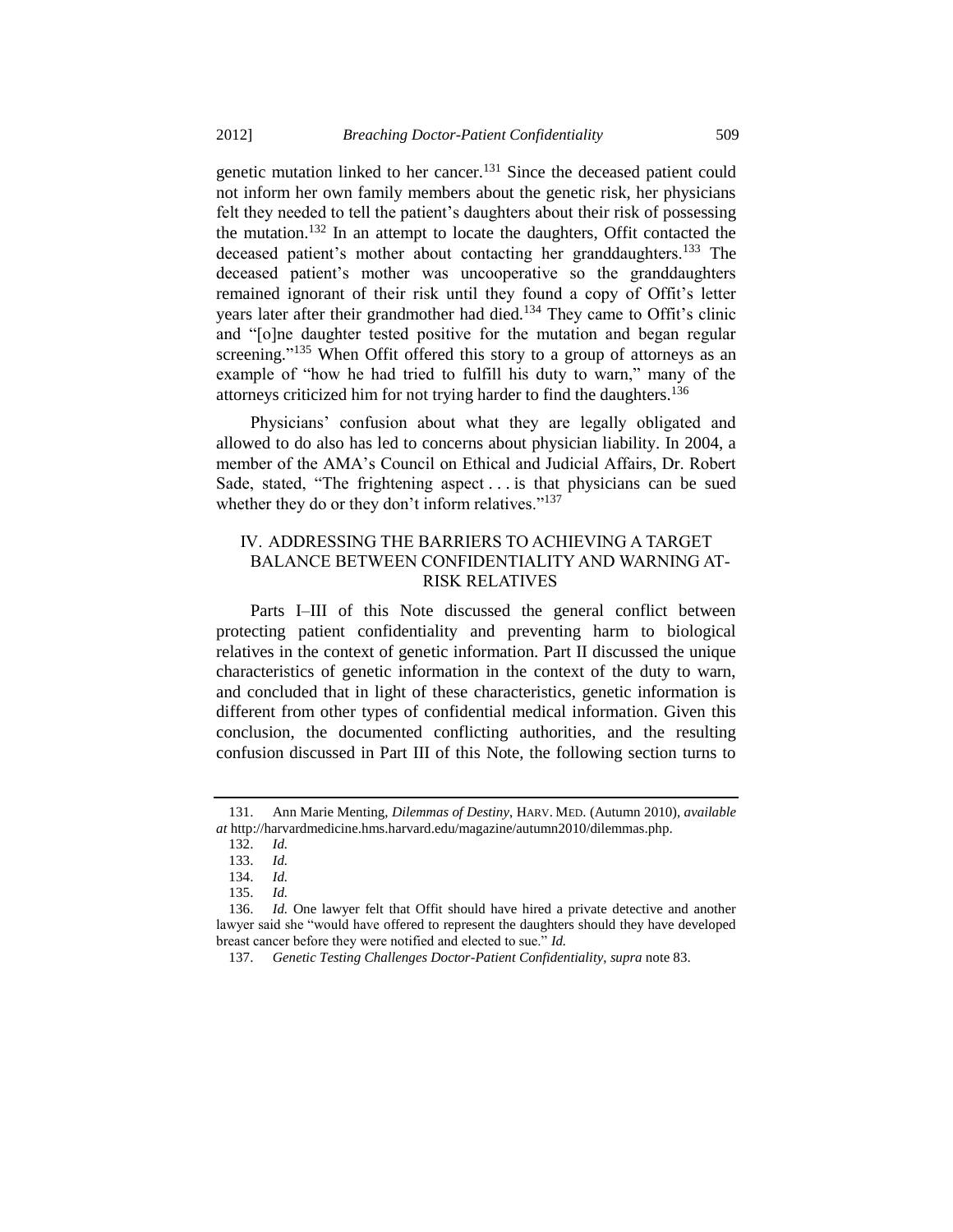current privacy regulations that are relevant to the disclosure of medical information. These regulations stand in the way of achieving a consistent balance between maintaining a patient's confidentiality over genetic information and the ability of physicians to protect third-party at-risk relatives in situations where genetic information may prevent or lessen serious harm. These regulations also do little to alleviate confusion among physicians.

# <span id="page-19-0"></span>A. FEDERAL REGULATIONS ON THE DISCLOSURE OF MEDICAL INFORMATION

Health care providers, both individual and institutional, are governed by the Health Insurance Portability and Accountability Act ("HIPAA") Privacy Rule.<sup>138</sup> The Privacy Rule ("PR") set national standards for the protection of individually identifiable health information.<sup>139</sup> One of the main goals of the PR was to define and limit the circumstances in which an individual's protected health information may be used or disclosed by health care providers.<sup>140</sup> Noncompliance with this rule can result in civil or criminal penalties for physicians.<sup>141</sup> While the rule generally prohibits disclosure, it allows for unauthorized disclosure of a patient's confidential health information for certain "Public Interest and Benefit Activities,"<sup>142</sup> which include disclosures required by law and disclosures that fall under the "Serious Threat to Health or Safety" exception.<sup>143</sup> This exception provides that physicians "*may* disclose protected health information that they believe is necessary to prevent or lessen a serious and imminent threat to a person or the public, when such disclosure is made to someone they believe can prevent or lessen the threat."<sup>144</sup>

<sup>138.</sup> Health Insurance Portability and Accountability Act (HIPAA) of 1996, Pub. L. No. 104-191 (codified as amended in scattered sections of 5, 8, 10, 18, 22, 25, 29, 31, 38 & 42 U.S.C.). *See also* U.S. DEP'T OF HEALTH & HUMAN SERVS., SUMMARY OF THE HIPAA PRIVACY RULE 2 (2003), *available at* http://www.hhs.gov/ocr/privacy/hipaa/understanding/ summary/privacysummary.pdf.

<sup>139.</sup> *HIPAA Administrative Simplification Statute and Rules*, U.S. DEP'T HEALTH & HUMAN SERVS., http://www.hhs.gov/ocr/privacy/hipaa/administrative/index.html (last visited Oct. 18, 2011).

<sup>140.</sup> U.S. DEP'T OF HEALTH & HUMAN SERVS., *supra* not[e 138,](#page-19-0) at 1.

<sup>141.</sup> Offit et al., *supra* note [7,](#page-1-1) at 1471. *Accord* U.S. DEP'T OF HEALTH & HUMAN SERVS., *supra* not[e 138,](#page-19-0) at 17–18.

<sup>142.</sup> U.S. DEP'T OF HEALTH & HUMAN SERVS., *supra* not[e 138,](#page-19-0) at 6.

<sup>143.</sup> *Id.* at 8.

<sup>144.</sup> *Id.* (emphasis added).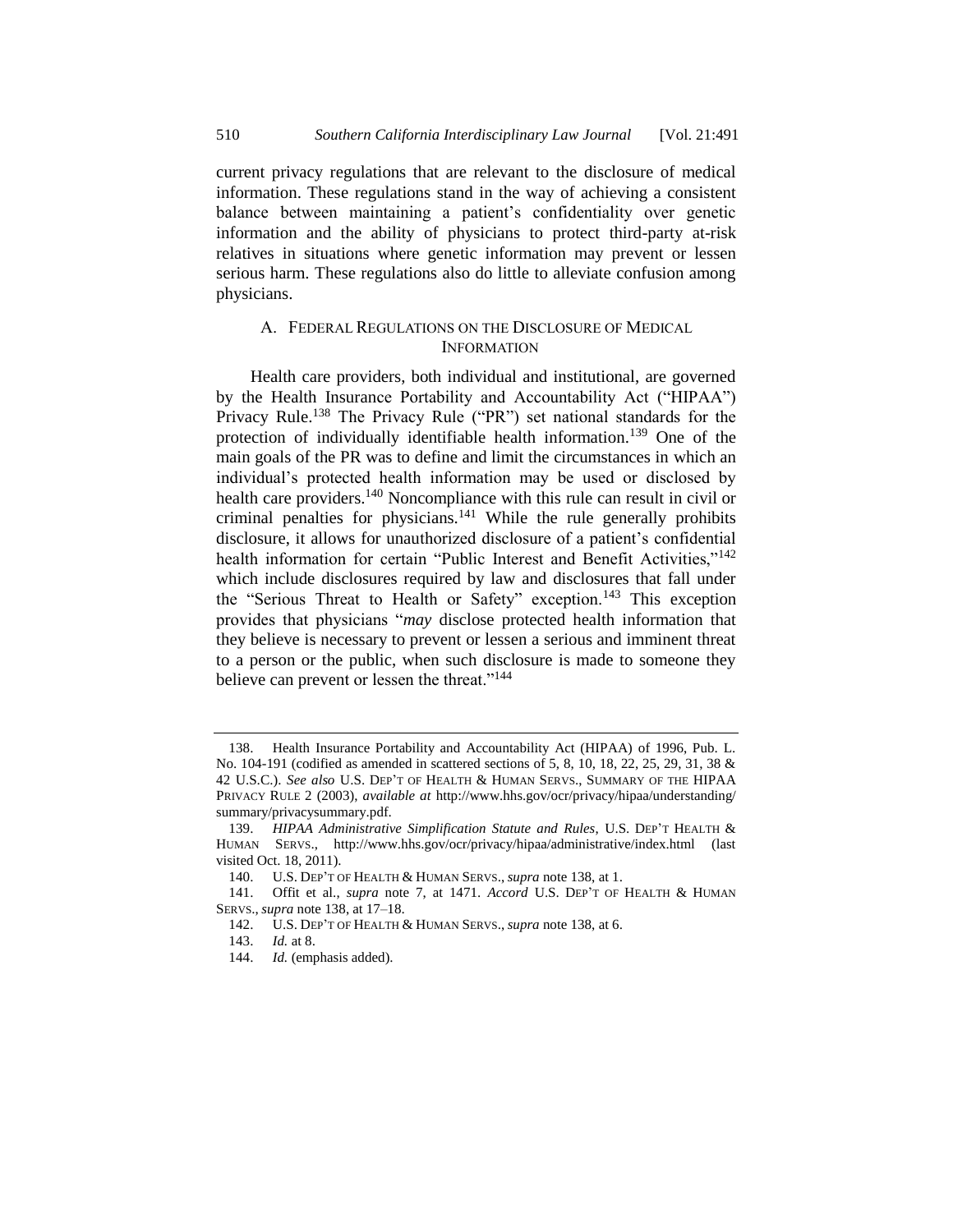The "Serious Threat to Health or Safety" exception addresses situations like the reporting of new cases of certain communicable diseases.<sup>145</sup> However, unlike infectious diseases, genetic mutations and their concomitant risks are already present (or not present) in the patient, and the immediacy of the harm caused by many genetic predispositions is less clear.<sup>146</sup> This is because the greatest probability that a relative will inherit a dominant trait is 50 percent, and even for those who do inherit a genetic mutation, the risk of developing a serious illness may vary.<sup>147</sup> While many individuals are likely to consider a 50 percent chance of developing cancer to be serious, "[i]t is questionable whether the uncertain probability of a future genetic disease constitutes an *imminent* harm or a *threat to the public interest*."<sup>148</sup> As a result, HIPAA fails to consider the context of genetics because the HIPAA rules focus on:

[the] level of the potential danger to the third party and the imminence of the threat. This type of narrow focus is common in rules limiting disclosure but does not take into account the nature of the information being protected—in the case of genetic risk information, the fact that it applies to more than one person.<sup>149</sup>

In order to guide practitioners in an era of genetic testing, it is necessary to have "[a]n expanded national discussion of the ethical and legal implications of genetic risk notification."<sup>150</sup>

# B. PROPOSED SOLUTION: GENETIC INFORMATION DISCLOSURE AMENDMENT TO HIPAA PRIVACY RULE

Part II presented the contradictions and inconsistencies amongst the sources of authority that guide physicians when they are considering whether or not to disclose genetic test results to third parties. Part IV.A demonstrated that HIPAA places further restrictions on physicians disclosing medical information, but since the statute fails to address both genetic tests—which, as demonstrated, are different from the traditional

<sup>145.</sup> *See* Offit et al., *supra* not[e 7,](#page-1-1) at 1471; ASCO, *Policy Statement*, *supra* not[e 88,](#page-11-0) at 2403.

<sup>146.</sup> Offit et al., *supra* not[e 7,](#page-1-1) at 1471.

<sup>147.</sup> *Id.* ("For example, the risk of breast cancer by 80 years of age for carriers of BRCA2 mutations may be as low as 38%.").

<sup>148.</sup> *Id.* (emphasis added).

<sup>149.</sup> Black, Simard & Knoppers, *supra* not[e 125,](#page-16-0) at 118–19.

<sup>150.</sup> Offit et al., *supra* not[e 7,](#page-1-1) at 1472.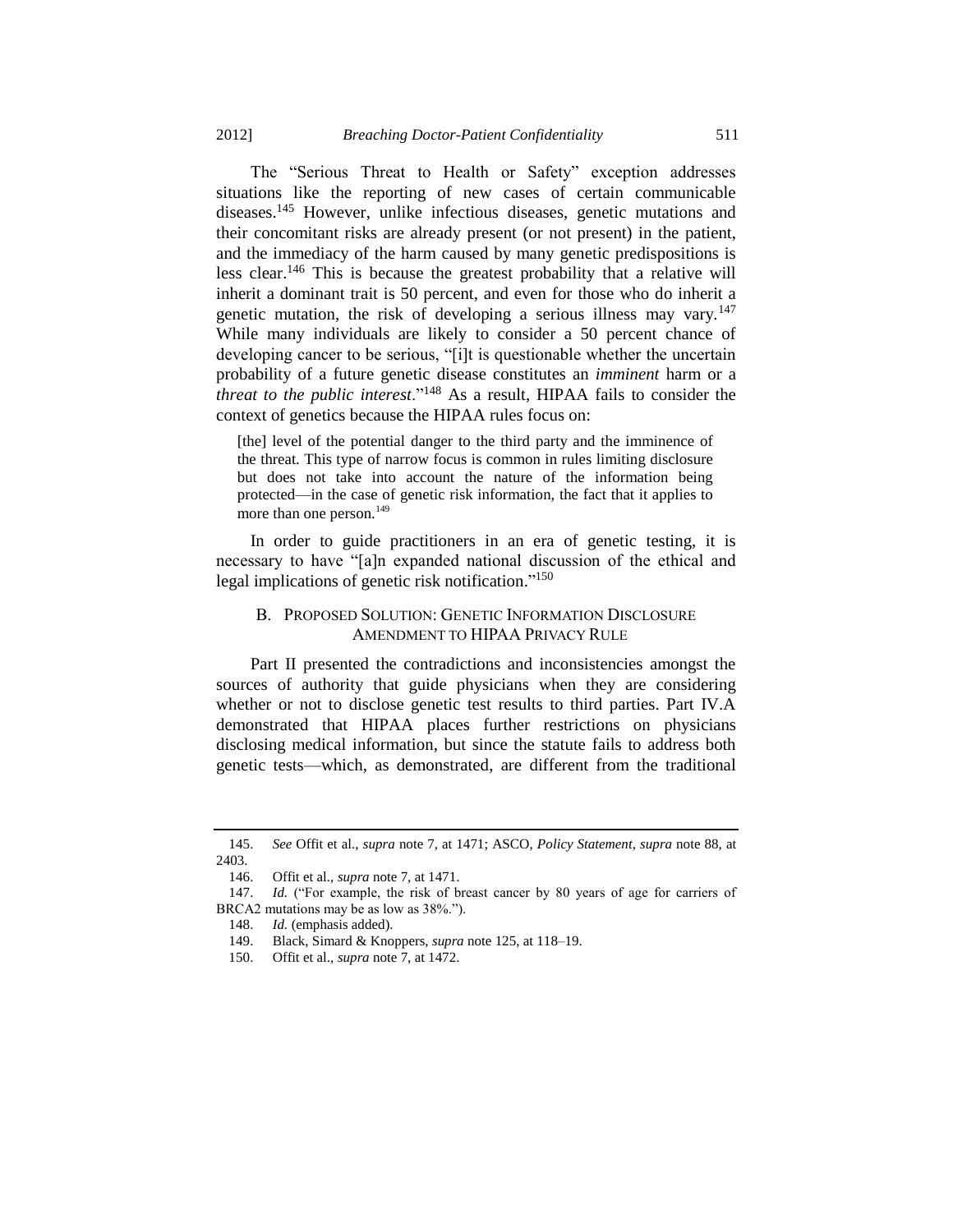medical information that HIPAA protects<sup>151</sup>—or the duty and privilege to warn, it offers physicians little guidance when addressing the problems raised in this Note. Clear and consistent guidance is necessary and the federal government is in the best position to provide this guidance.

There would be two major benefits from such legislation. First, a federal law would provide a single standard for handling genetic information that applies equally in all situations. As a result, the details of the law could be integrated into medical school curricula, permitting consistent training and instruction about the duties and privileges regarding involuntary disclosure of genetic information. This would not only alleviate confusion about the issue, but also would provide an opportunity for proper training for physicians about how to counsel patients about the familial risks of genetic information. Second, this legislation would decrease unexpected liability for physicians facing this dilemma about disclosure and reassure physicians who fear potential liability. Physicians would no longer find themselves "between a rock and a hard place"<sup>152</sup> when deciding whether they must involuntarily disclose a patient's information or risk potential harm to an affected third party.

Given the existence of HIPAA, which already governs physicians' disclosure of patients' medical information, perhaps the easiest way to create a federal solution is to update HIPAA with an amendment explicitly governing the disclosure of genetic information to family members. HIPAA is an existing law with which physicians are already familiar and HIPAA covers the disclosure of medical information by health care providers, including physicians.<sup>153</sup> Aside from exceptions explicitly stated in the Act, HIPAA prohibits the disclosure of medical records.<sup>154</sup> As a

<sup>151.</sup> *See supra* Part II.A.

<sup>152.</sup> *Genetic Testing Challenges Doctor-Patient Confidentiality*, *supra* not[e 83.](#page-10-0)

<sup>153.</sup> *Fact Sheet: HIPAA Basics: Medical Privacy in the Electronic Age*, PRIVACY RIGHTS CLEARINGHOUSE, http://www.privacyrights.org/fs/fs8a-hipaa.htm (last updated June 2011).

<sup>154.</sup> *Id.* "The Privacy Rule permits use and disclosure of protected health information, without an individual's authorization or permission, for 12 national priority purposes." OFFICE FOR CIVIL RIGHTS, SUMMARY OF THE HIPAA PRIVACY RULE 6 (2003), *available at*  http://www.hhs.gov/ocr/privacy/hipaa/understanding/summary/privacysummary.pdf*.* Such permitted disclosures include those required by law or court order, disclosures made to protect public health, disclosures made to government authorities regarding victims of abuse, neglect or domestic violence, disclosures made to health oversight agencies, disclosures made for specific law enforcement purposes, disclosures made to decedents, disclosures made in connection with cadaveric organ, eye or tissue donations, disclosures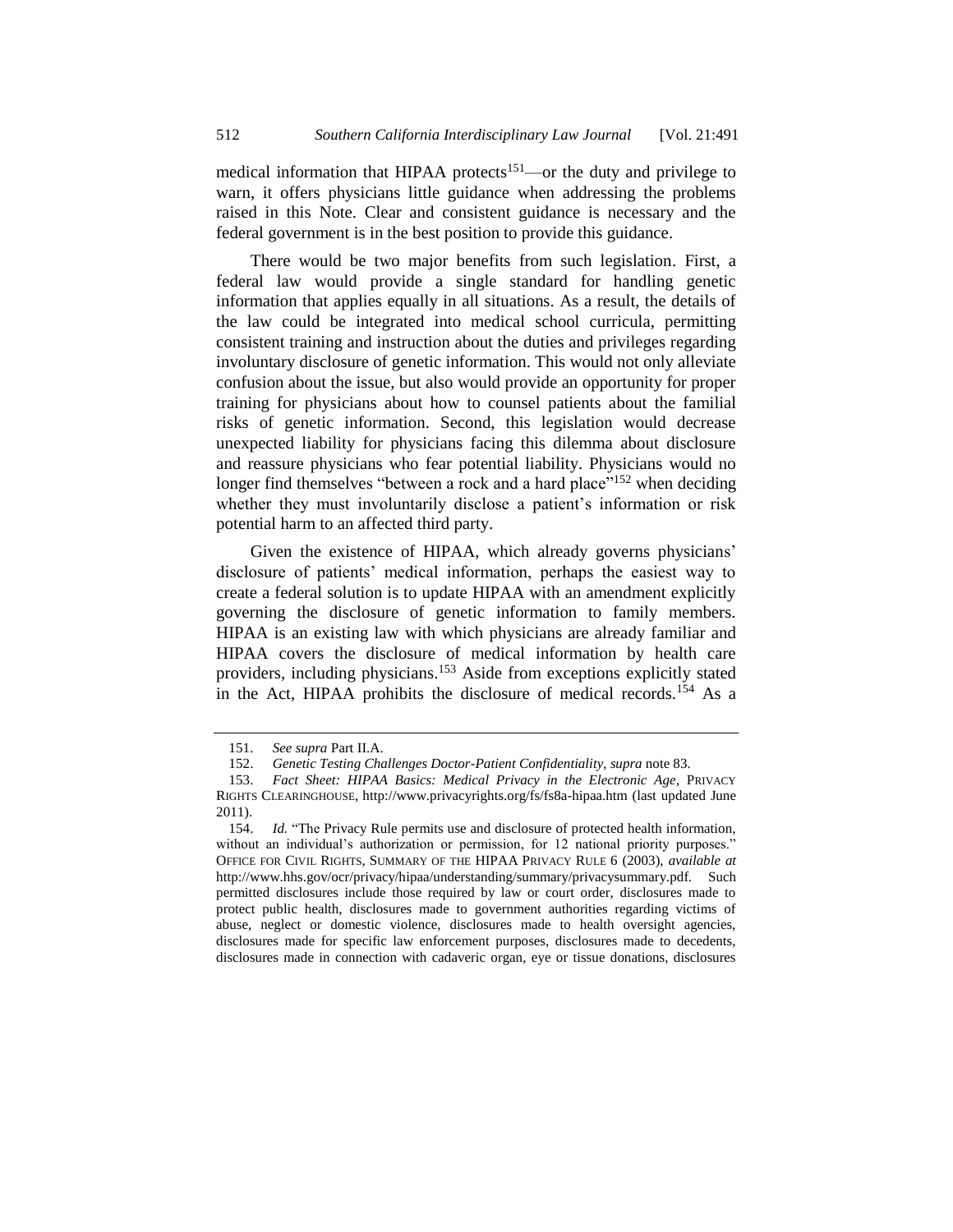result, HIPAA implicitly restricts the disclosure of medical records to family members.<sup>155</sup>

Such a HIPAA amendment should track the language of the 1983 publication, "A Report on the Ethical, Social, and Legal Implications of Genetic Screening, Counseling, and Education Programs" ("1983 Report"), which was created by the President's Commission for the Study of Ethical Problems in Medicine and Biomedical and Behavioral Research.<sup>156</sup> The report focused on genetic screening undertaken to uncover an individual's need for medical care.<sup>157</sup> It found that genetic screening is similar to routine medical tests because the goal is to determine whether care is needed.<sup>158</sup> However, the report also noted an important distinction between individual genetic screening tests and routine medical tests "in that the information produced [by genetic screening] is often relevant to medical decisions by individuals other than the person screened, even when this is not the primary reason for obtaining the information."<sup>159</sup>

The report also examined confidentiality issues stemming from the disclosure of genetic information, particularly focusing on physicians' disclosure of genetic information to relatives of the patient, "either to advise them that they or their offspring are at risk for genetic disease or to gain information about them for a more accurate diagnosis of the person originally screened."<sup>160</sup> In this situation, the report concluded, serious harm can be prevented if physicians provide relatives with information that they cannot otherwise obtain.<sup>161</sup> To illustrate the problem, the report examined the diagnosis of multiple polyposis of the colon, a genetic condition that is a precursor to cancer and for which early detection and treatment greatly improve the patient's prognosis.<sup>162</sup> The report notes that the issue is whether the physician who detects the condition should advise others in the family to be screened even if the patient refuses to allow test results to be

<span id="page-22-0"></span>made for research purposes, disclosures made to prevent a serious threat to health or safety, disclosures made in connection with essential government functions, and disclosures made in compliance with workers' compensation laws. *Id.* at 7.

<sup>155.</sup> *Id.*

<sup>156.</sup> U.S. PRESIDENT'S COMM'N, *supra* note [6.](#page-1-2)

<sup>157.</sup> *Id.* at 3.

<sup>158.</sup> *Id.*

<sup>159.</sup> *Id.*

<sup>160.</sup> *Id.*

<sup>161.</sup> *Id.* at 42–43.

<sup>162.</sup> *Id.*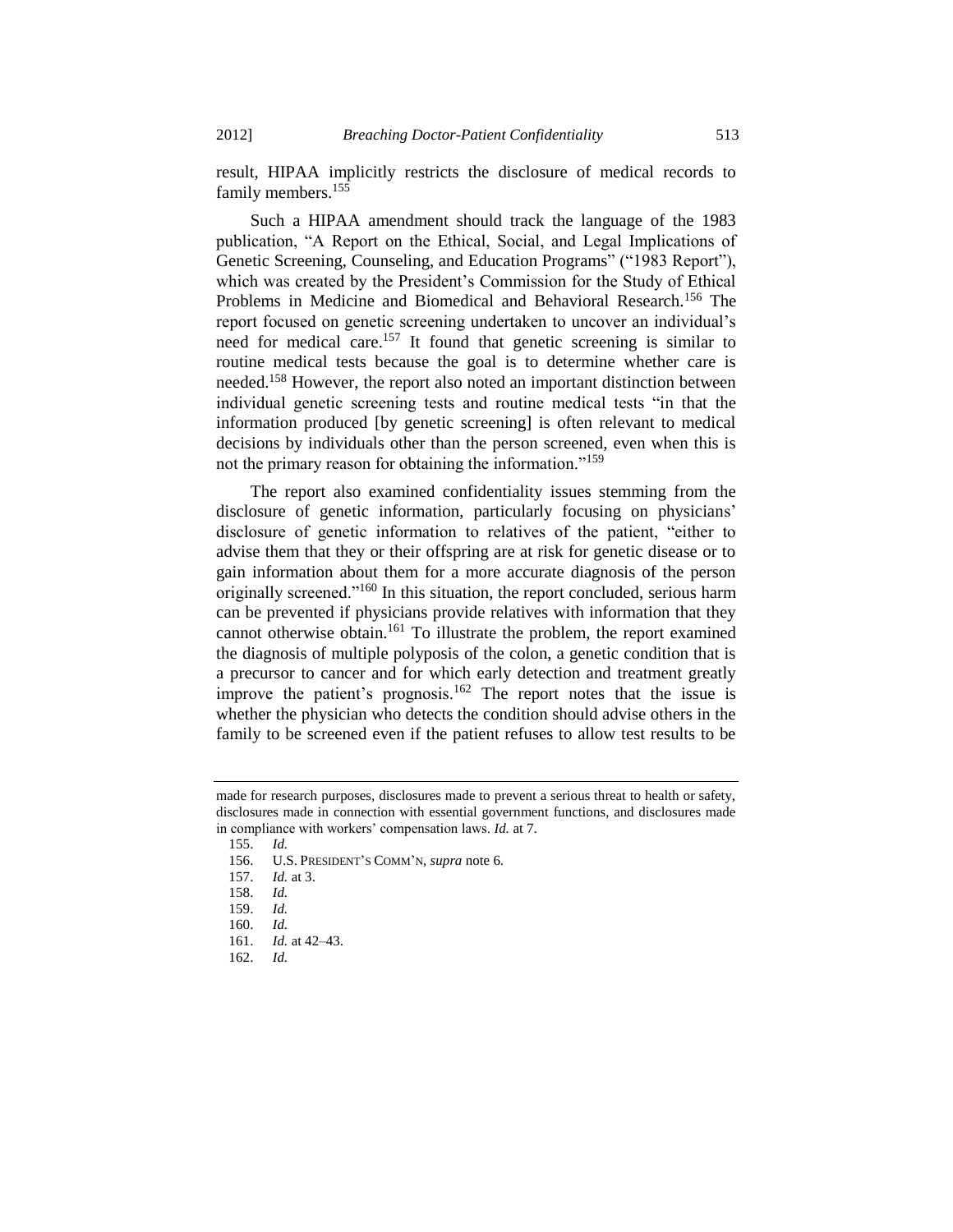used as a reason to contact relatives.<sup>163</sup> The report concluded that the appropriateness of involuntary disclosure depends on the specific circumstances surrounding the testing.<sup>164</sup> For example:

<span id="page-23-0"></span>The narrowest claim for involuntary disclosure to relatives at increased risk would apply when it is known in advance that a test's results could be uniquely helpful in preventing serious physical harm to relatives of the person tested. In such circumstances prospective screenees should be advised prior to testing of the value of informing at-risk relatives and efforts should be made to elicit their voluntary consent to disclosure. Making access to the test conditional upon prior agreement to disclose information may be justifiable.<sup>165</sup>

A difficult case arises when "an advance agreement has not been reached, as when genetic testing produces unexpected information that could benefit a person's relatives."<sup>166</sup> In this case, patients may oppose disclosure because they fear stigmatization by relatives, because they believe their relatives would not want the information, or because they "are estranged from their families and do not want to do anything that might help their relatives or bring them back into contact."<sup>167</sup>

The report noted that though it seems that a physician can never override a patient's wishes to breach confidentiality by disclosure to a relative, "[b]oth the law and morality recognize . . . that a professional's primary obligation is in some circumstances subsumed by the need to prevent harm to others."<sup>168</sup> A clear example of this principle is a health care provider's obligation to report communicable diseases; the relevant similarity is that a duty to prevent harm to others may, in some instances, place limits on the professional's duty of confidentiality.<sup>169</sup> The report ultimately made the following recommendation:

A professional's ethical duty of confidentiality to an immediate patient or client can be overridden only if several conditions are satisfied: (1) reasonable efforts to elicit voluntary consent to disclosure have failed; (2)

<sup>163.</sup> *Id.*

<sup>164.</sup> *See id.*

<sup>165.</sup> *Id.* at 43–44 ("Such a policy, however, might deter some people from participating. Consequently, a decision to require consent to disclosure must take into account the harm that might be done or the benefits that might be forgone if some individuals chose not to participate.").

<sup>166.</sup> *Id.* at 44.

<sup>167.</sup> *Id.*

<sup>168.</sup> *Id.*

<sup>169.</sup> *Id.*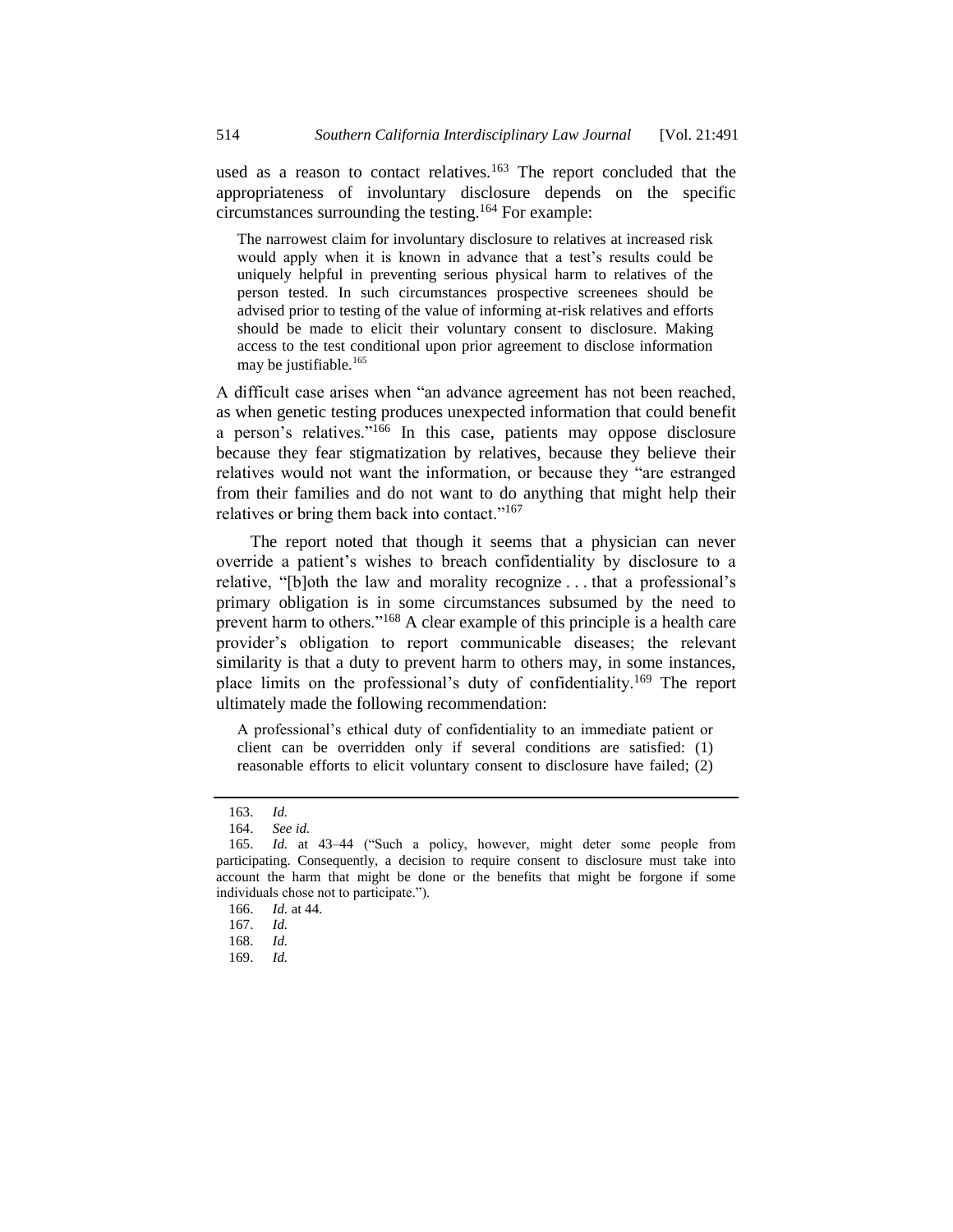there is a high probability both that harm will occur if the information is withheld and that the disclosed information will actually be used to avert harm; (3) the harm that identifiable individuals would suffer would be serious; and (4) appropriate precautions are taken to ensure that only the genetic information needed for diagnosis and/or treatment of the disease in question is disclosed.<sup>170</sup>

The ethical guidelines recommended in the report outline circumstances in which the Commission believes that it is permissible for a physician to warn at-risk relatives; however, the report did not go as far as to advocate for a legal duty to warn.<sup>171</sup>

It is important to note that neither the 1983 Report on genetic screening, nor any of the professional medical associations' guidelines, go as far as the New Jersey Court did in *Safer*. <sup>172</sup> None of the associations recommend imposing an affirmative duty on physicians to directly identify, locate, and warn at-risk relatives of the potential harm discovered through genetic testing of a patient. Requiring physicians to locate family members is an incredible burden.<sup>173</sup> In addition, it would be difficult for physicians to determine when they have sufficiently exhausted their search.<sup>174</sup> How much effort is sufficient before a physician can give up on the search for a long-lost relative who is out of touch with the patient? Fear of liability could cause physicians to spend too much time searching for such relatives. This is an inefficient expenditure of health-care providers' time and other resources, especially since such searches fall far outside of physicians' expertise.

Additionally, an affirmative duty would fail to take into account the full extent of harm a disclosure may cause to the patient. For example, emotional harm and distress could result from any contact with an estranged relative. In addition, forcing doctors to reveal genetic information to at-risk relatives with whom they have no relationship has the potential to compromise the privacy interest of the individual at-risk relative. For example, as discussed more extensively in Part II, there are many situations in which individuals opt not to seek or receive genetic information.<sup>175</sup> In

<sup>170.</sup> *Id.*

<sup>171.</sup> Katz & Schweitzer, *supra* not[e 101,](#page-13-0) at 102.

<sup>172.</sup> *See infra* Part III.A (discussing Safer v. Estate of Pack, 677 A.2d 1188 (N.J. Super. Ct. App. Div. 1996)).

<sup>173.</sup> Menting, *supra* not[e 131.](#page-18-0)

<sup>174.</sup> *See id.*

<sup>175.</sup> *See generally infra* Part II.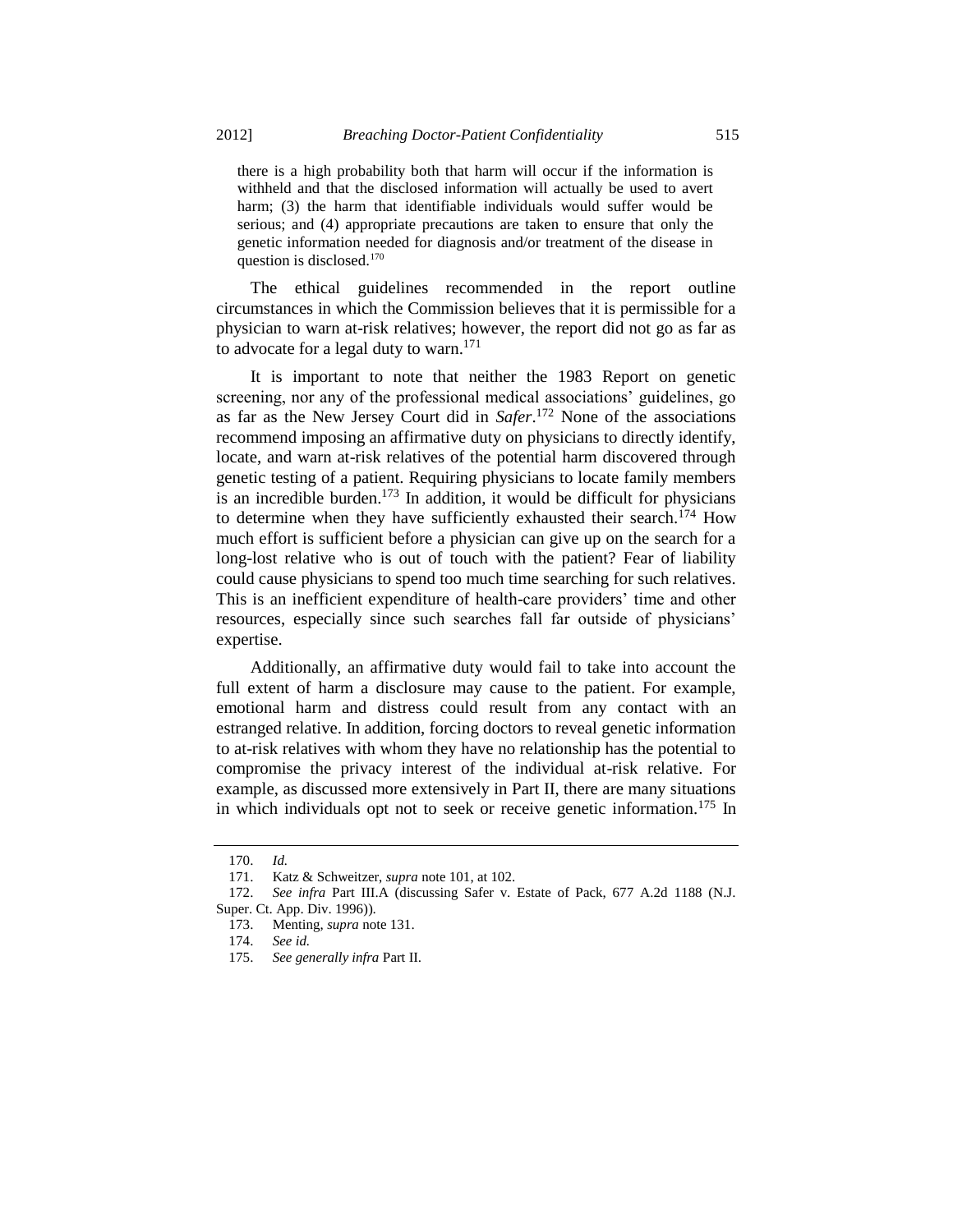these cases, requiring a physician to warn at-risk relatives, with whom they have no prior relationship, may cause harm by infringing on the relative's right not to know about harmful risks.<sup>176</sup>

The proposed HIPAA amendment should be modeled on the conclusions from the 1983 Report. While the proposed amendment would not include a duty to for physicians to directly warn at-risk relatives, the HIPAA amendment should make clear that doctors have a duty to inform their patients, both pre- and post-testing, about the potential familial risk that may be associated with genetic tests. $177$  In many situations, warning the patient about the seriousness of the risks that are implicated for relatives will likely ensure that the patient passes the warning along to family members. Thus, creating a duty to warn the patient directly is consistent with *Pate's* holding: a duty to warn about the familial risk of genetic testing can be discharged by informing the patient about the potential harm to family members.<sup>178</sup>

Finally, the HIPAA amendment should include explicit language allowing physicians to override a patient's desire to keep genetic information confidential in certain situations. Again, this language should track the following recommendations made in the 1983 Report. The proposed amendment to HIPAA would read as follows:

Genetic Information. Covered entities may disclose protected genetic health information to biological relatives of the patient when the following conditions are satisfied: (1) the patient has been properly counseled pretesting about the potential risk to biological relatives, (2) the patient has been warned post-test about the risk to biological relatives, (3) reasonable efforts to elicit voluntary consent to disclosure have failed, (4) there is a high probability both that harm will occur if the information is withheld and that the disclosed information will actually be used to avert harm, and (5) appropriate precautions are taken to ensure that only the genetic information needed for diagnosis and/or treatment of the disease in question is disclosed.

Therefore, physicians would be allowed a privilege, in certain limited situations, to ensure that the interests of a patient and the patient's relatives

<sup>176</sup>*. See generally* Adorno, *supra* not[e 51.](#page-7-0)

<sup>177.</sup> AMA, *Opinion 2.131*, *supra* note [84.](#page-11-1) The proposed HIPAA amendment will incorporate this aspect of the American Medical Association's *Opinion 2.131* into its language.

<sup>178.</sup> Pate v. Threlkel, 661 So. 2d 278, 279, 282 (Fla. 1995).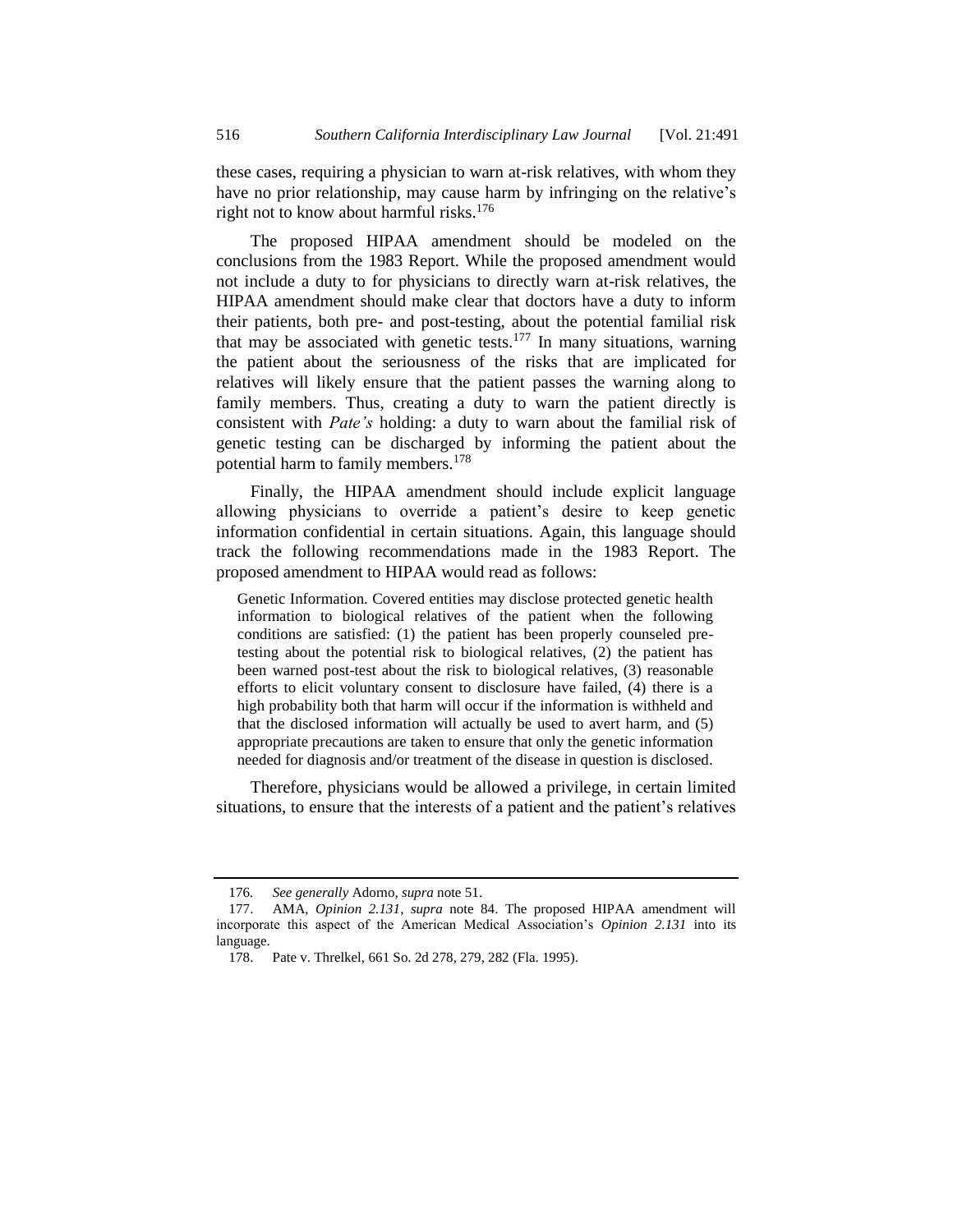are best served by disclosing genetic information that may prevent serious and specific harm.

To summarize, the proposed amendment would require physicians, before administering a genetic test, to inform the patient of the conditions under which results would be disclosed to a third party; require physicians, after the test is complete, and if appropriate, to inform the patient of the risk to family members and to urge the patient to inform family members of risk; permit physicians, if conditions (1) through (5) above are met, to contact biological relatives of the patient; and explicitly disclaim a physician's duty to directly inform biological relatives of genetic tests results.

## C. APPLICATION OF THIS SOLUTION TO A HYPOTHETICAL PROBLEM

The proposed HIPAA amendment can be applied to Offit's hypothetical (discussed in Part II) about the patient diagnosed with breast cancer mutation BRCA2 (and who was warned before and after the genetic test that the findings might have implications for the patient's relatives).<sup>179</sup> Since this patient was warned pre-test about the potential risks to relatives of hypothetical genetic test results, and has been told post-test that she possesses the genetic mutation that poses a risk for relatives who might also have it, the physician will have met the duty requirements of the proposed HIPAA amendment.

However, if the patient volunteers information that she has a sister from whom she has been estranged for years, and that she has no intention of locating her sister to warn her of the potential risk, the physician is then faced with a problem: the physician knows there is some chance the estranged sister possesses the same mutation, in which case she would benefit from genetic testing and early screening and prevention techniques. After reviewing the law and ethics guidelines, the physician finds no duty to directly warn the sister, but that a physician has the ability to do so. The physician then looks to the additional factors that have been added to HIPAA for guidance. The physician determines that the risk involved here is serious: breast cancer is a life-threatening condition. The physician notes that in this case the harm may be preventable if the sister is warned about the risk of breast cancer before (a) developing breast cancer or (b) exhibiting any symptoms for breast cancer. Clearly the sister will benefit

<sup>179.</sup> *See* Offit et al., *supra* not[e 7,](#page-1-1) at 1469–70.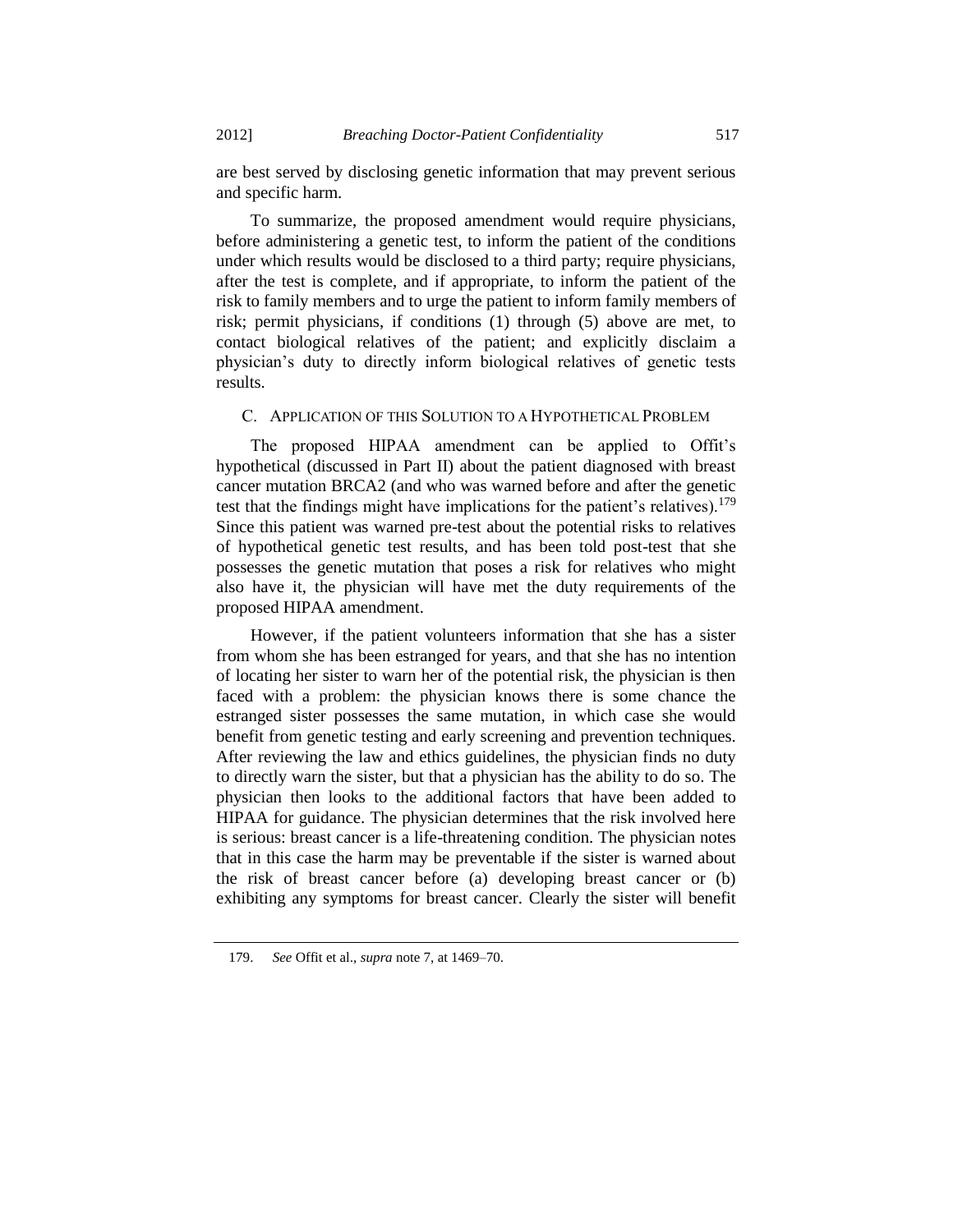from testing for the mutation and undergoing specific screening procedures. Breast cancer cases that are detected early have a better chance of responding well to treatment.<sup>180</sup> Therefore, if this physician wishes to override the patient's wishes and warn the sister, such an action would be permitted under the new amendment.

This approach is not unprecedented. The factors this hypothetical physician will examine are recommended by various medical associations and are included in the AMA medical ethics guidelines.<sup>181</sup> However, adding explicit language to a proposed HIPAA amendment offers the advantage of clearly defining physicians' privileges and duties. Without this amendment, physicians must consider conflicting sources of authority, such as *Safer* (seemingly requiring a physician to warn the sister in the above example)<sup>182</sup> and the ASCO guidelines (advising that physicians should never breach confidentiality to warn at-risk relatives).<sup>183</sup>

#### V. CONCLUSION

The 1983 Report provides a thorough analysis of the legal and ethical problems involved in a new age of genetic medicine. The report recommends that physicians always warn patients about the potential familial risks that may result from genetic tests. The report concludes that physicians do not owe a duty to warn to third-party relatives outside of the doctor-patient relationship. However, the report also concludes that for various public health reasons, there is some benefit to allowing physicians the privilege of breaching patient confidentiality in specific, serious situations for the purpose of preventing or lessening harm.

Influenced by the 1983 Report, medical associations have created similar guidelines and recommendations for physicians faced with the difficult question of whether or not to breach patient confidentiality to prevent or lessen harm to other individuals. However, these recommendations are inconsistent. This problem has been complicated recently by state courts, which have reached conflicting conclusions about what physicians are required to do. Genetic discrimination laws have also

<sup>180.</sup> *Breast Cancer Tests: Screening, Diagnosis, and Monitoring*, *supra* not[e 4.](#page-1-0)

<sup>181.</sup> *See generally* AMA, *Opinion 2.131*, *supra* not[e 84.](#page-11-1)

<sup>182.</sup> *See* Safer v. Estate of Pack, 677 A.2d 1188, 1192–93 (N.J. Super. Ct. App. Div. 1996).

<sup>183.</sup> ASCO, *Policy Statement*, *supra* not[e 88.](#page-11-0)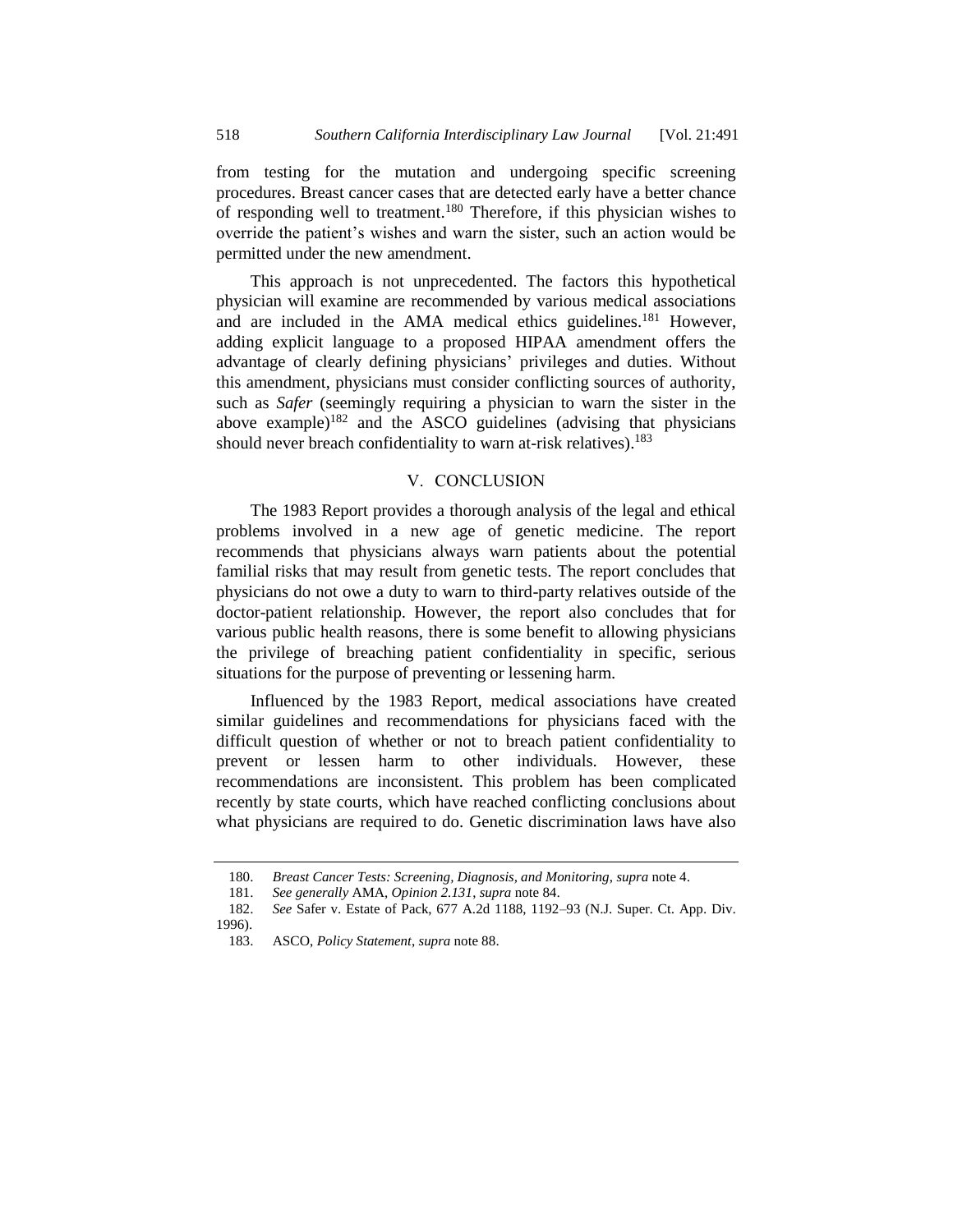increased confusion by creating regulations for the disclosure of genetic information that are not properly tailored to address the problem of a duty to warn. In addition, the situation is further complicated by HIPAA regulations, which govern the disclosure of private medical information, but fail to account for either genetic tests or a duty to warn. HIPAA creates other barriers by requiring that harm be "serious and imminent" in order to justify disclosure. Like the genetic discrimination statutes, the "serious and imminent" language in HIPAA is not properly tailored to address a duty to warn in a genetic context, since genetic information shows only the likelihood (never more than 50 percent) that an at-risk relative might be affected.

At the same time, public concern about genetic discrimination has been rising. In the 1990s and 2000s, many states passed laws specifically tailored to regulating the disclosure of genetic information to prevent genetic discrimination.<sup>184</sup> In 2008, Congress passed federal legislation to prevent genetic discrimination. However, GINA and similar state laws were meant to target employers and insurers.<sup>185</sup> As such, while these laws regulate disclosure, they are not helpful to physicians puzzling over whether there is a duty or a privilege to warn third parties.

The mix of conflicting guidelines from professional associations, inconsistent case law, and related (but not quite on-point) genetic antidiscrimination laws created confusion among physicians who are in relevant positions to warn patients' relatives of genetic risk. Physicians' confusion about their rights, duties, and potential liabilities in such situations has been documented.<sup>186</sup> As doctor-patient confidentiality is an important aspect of the relationship between patients and physicians, $^{187}$  this confusion presents a problem both to the medical community and to patients, who must have confidence that confidentiality will remain intact unless extreme and necessary circumstances require otherwise.

This Note argues that legislation is needed to provide clear guidance and that the problems of genetic testing are sufficiently unique to require specific legislation to address them. This Note argues that the best solution is to amend the current federal HIPAA privacy rule to include more

<sup>184.</sup> Morrow, *supra* not[e 105,](#page-14-0) at 220.

<sup>185.</sup> *GINA Background*, *supra* not[e 59.](#page-8-0)

<sup>186.</sup> Falk et al., *supra* note [130,](#page-17-0) at 376–77.

<sup>187.</sup> *See Patient Confidentiality*, *supra* not[e 8.](#page-2-0)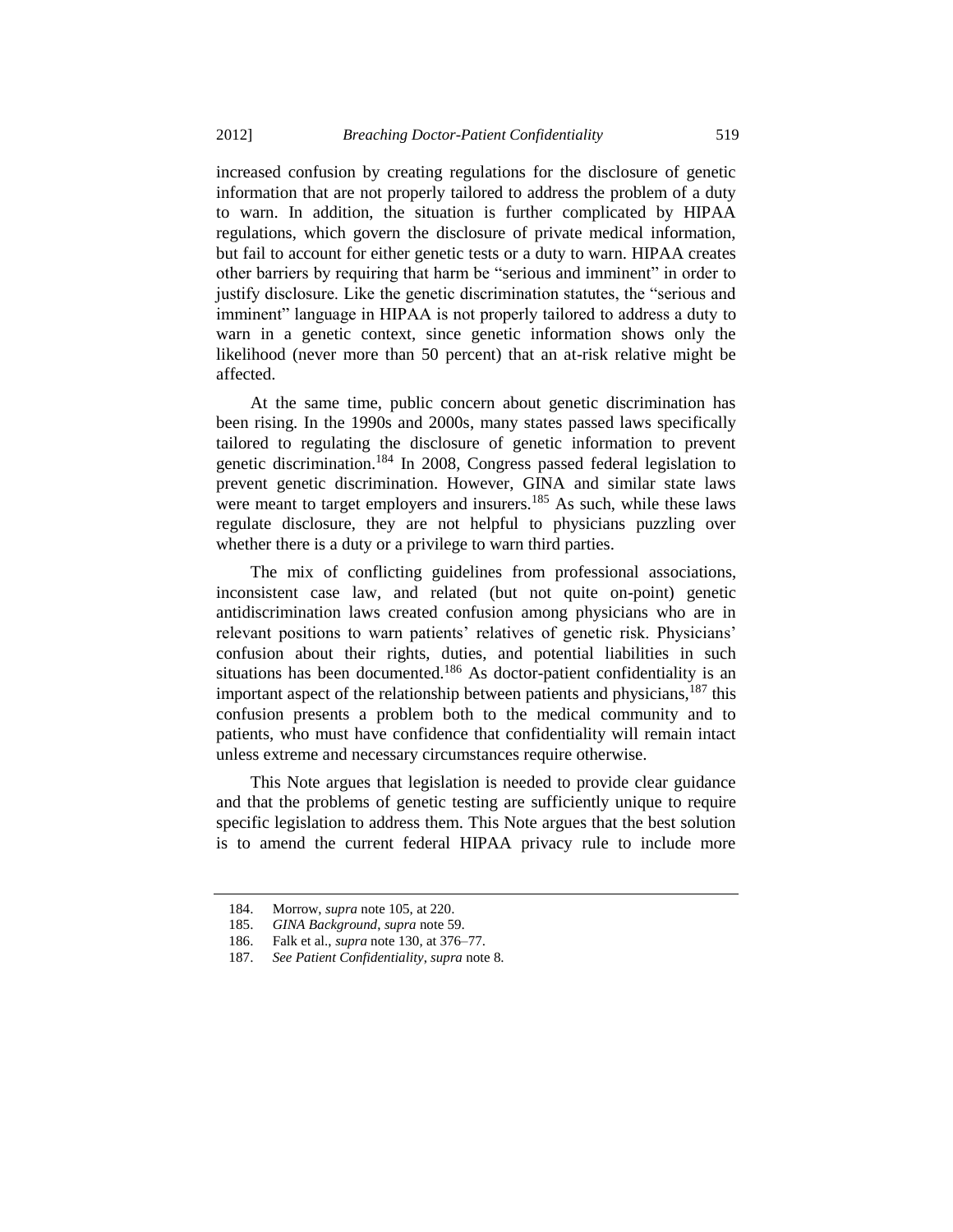guidance for physicians regarding duties and privileges with respect to confidentiality and involuntary disclosure of genetic information. Any proposed federal amendment should follow the recommendations made in the 1983 Report. Physicians should have a duty to inform patients about the potential risks to family members before and after testing. Physicians should not, however, have an affirmative duty to directly warn at-risk family members. This would be too administratively burdensome for physicians, and would have unjustified harmful consequences to patient confidentiality issues. However, physicians should have a privilege to warn at-risk relatives if they decide breaching confidentiality is justified.<sup>188</sup> As a result of this privilege, any new or amended federal legislation must address factors and circumstances for physicians to take into account when considering whether a breach of confidentiality is justified. Federal codification of these rules and factors in one specific place will decrease physicians' confusion in this area.

As genetic technology advances, researchers will identify and isolate more genes as indicators or causes of harmful conditions. In 2011, the National Human Genome Research Institute ("NHGRI") published a plan for the future of genomics research in which they noted that while genomics research has already begun to improve diagnostics and treatments in a few specific circumstances, genetics techniques will significantly advance medicine in the next several decades.<sup>189</sup> With dramatic advances in genetic technology, we are likely to see more cases in which physicians are forced to choose between patient confidentiality and the need to protect patients' biological relatives from harm. The legislation proposed in this Note provides a clear reference tool for physicians faced with such a difficult choice, and should encourage the increased use of personalized medicine for everyday health care.

In the future, genetic testing may become so ubiquitous that that most patients are regularly screened for known genetic conditions. As technology advances, genetic tests will become less expensive and more routine. In this event, because most individuals will receive genetic tests, the time gap between a patient's and a relative's genetic tests will decrease. As a result, the problems associated with a duty to warn third parties about

<sup>188.</sup> U.S. PRESIDENT'S COMM'N, *supra* note [6,](#page-1-2) at 44.

<sup>189.</sup> Eric D. Green, Mark S. Guyer & Nat'l Human Genome Research Inst., *Charting a Course for Genomic Medicine from Base Pairs to Bedside*, 470 NATURE 204, 204–06 (2011) (emphasizing that profound advancements cannot be expected for many years).